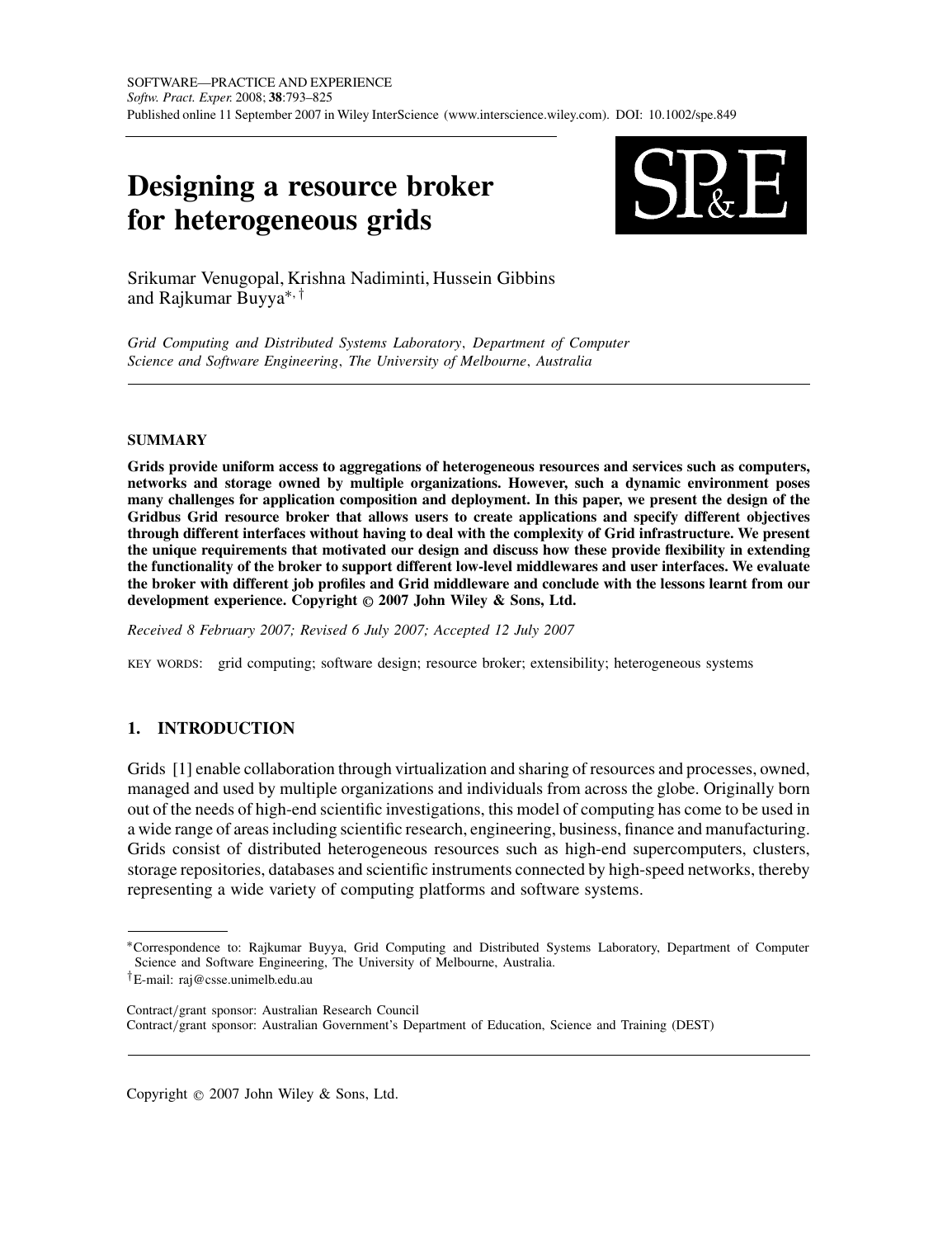

Figure 1. Evolution of application development on Grids: (a) direct to core middleware (1995–); (b) through programming libraries (1999–); and (c) using user-level middleware (2000–).

The capabilities that need to be provided in order to realize a Grid environment include: uniform authentication and authorization; resource management and job submission; large-scale data management and transfer; and resource allocation and scheduling. Software tools and services that provide these capabilities are collectively called *Grid middleware*, which mediate between users and the underlying Grid fabric consisting of heterogeneous computing and storage resources connected by networks of varying capabilities. Figure 1 shows the evolution of Grid application development using Grid middleware.

The first generation of Grid middleware aimed to present a secure and standard method of invocation that abstracted the underlying heterogeneity of distributed resources. These *core grid middleware* such as Globus [2] and Legion [3] (Figure 1(a)) provided services for performing low-level Grid functions such as data access, job submission and authorization. Some of the early Grid applications directly invoked the functions presented by these *core middleware* through their application programming interfaces (APIs). However, they were still too complex and low level to become popular for general application development. These were followed by programming libraries such as NetSolve [4], Ninf [5], Cactus [6] and GrADS [7] (Figure 1(b)), which provided a software environment to create applications that accessed distributed services in a transparent fashion. While these libraries did a good job of shielding the developer from having to deal with varying Grid conditions, significant effort was still required to develop schedulers and task managers for each application. Projects such as AppLeS (Application Level Schedulers) [8] produced some of the early work in this regard. The next step was to move the scheduling algorithms to a generic framework that would also provide capabilities such as resource selection, job monitoring and data access to any application. Such frameworks are called *resource brokers* (Figure 1(c)) and some examples of these are Nimrod*/*G [9], AppLeS Parameter Sweep Template (APST) [10], Condor-G [11] and the Gridbus broker, which is the subject of this paper.

A previous publication [12] introduced the Gridbus broker as a scheduler for distributed dataintensive applications on global Grids. A case study using a data-intensive particle physics application was also presented to illustrate the use of the broker. However, this paper takes a detailed look at the architecture and design of the broker, and discusses how these were motivated by the requirements of working in a service-oriented, heterogeneous Grid environment where each user has his own quality-of-service (QoS) expectations to be satisfied. The Gridbus broker is then compared with related projects to highlight its uniqueness and the differences in function that have resulted from its design. Finally, the paper presents measurements that show the impact of the design on the performance of the components of the broker in different scenarios.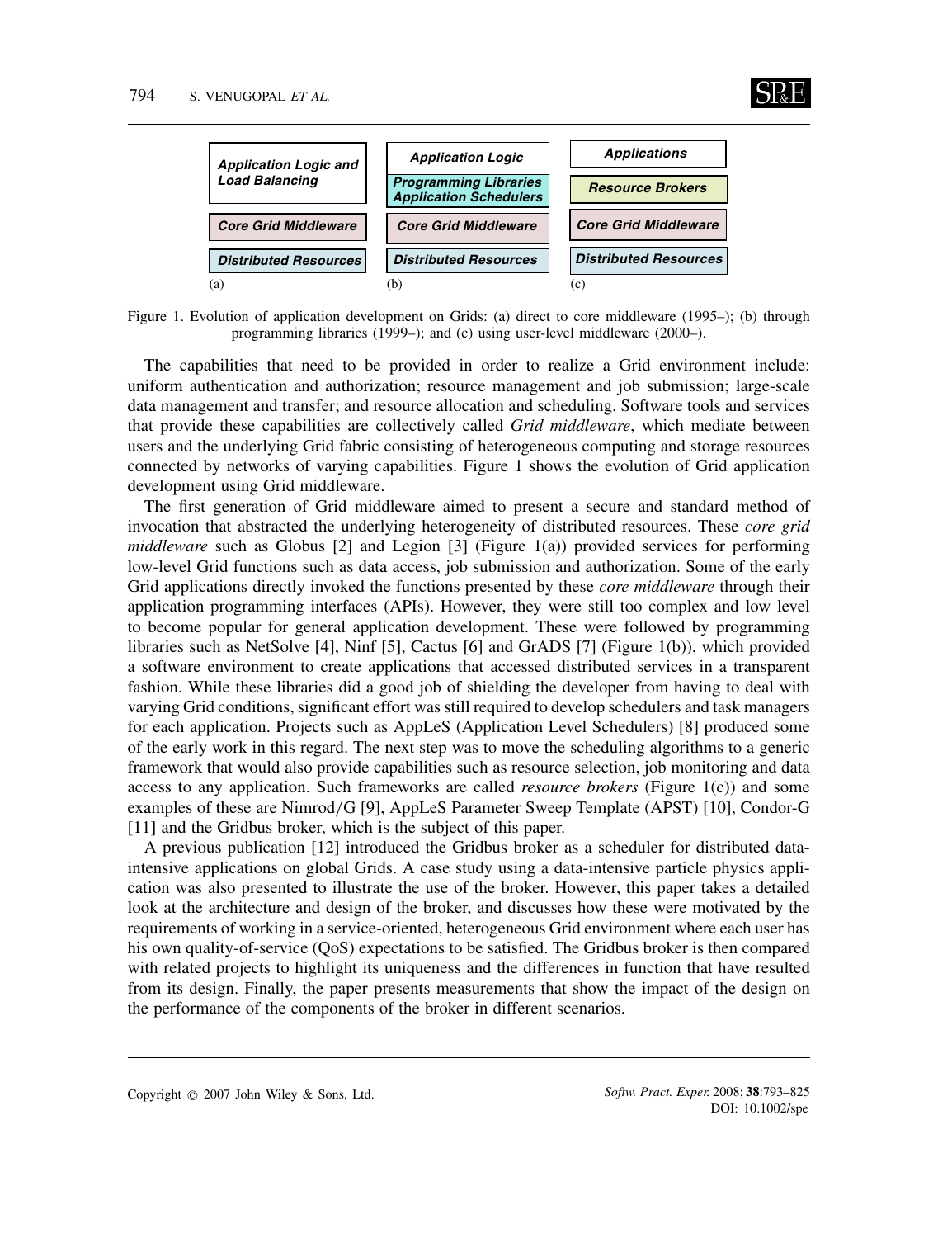#### **1.1. Resource brokers: challenges and requirements**

The characteristics of Grids such as large number of services with multiple configurations, dynamic resource conditions and users with varying application requirements introduce unique challenges that are listed as follows:

*Service heterogeneity*: With the introduction of the OGSA [13], Grids have progressed from being aggregations of heterogeneous resources to collections of stateful services. These services can be grouped into several categories such as job submission and monitoring, information, data management and application deployment. Rapid developments in this field have meant that middleware itself changes frequently, and therefore service interface changes are the norm rather than the exception. While these interfaces are being standardized in fora such as the Open Grid Forum (OGF), a lot of Grid applications are being developed and deployed in enterprises and *academia* using existing non-standard interfaces. Therefore, due to this heterogeneity of service interfaces, supporting diverse service semantics is still a serious challenge.

*Variety of application models*: Grid applications tend to follow a variety of models such as bag-oftasks, workflows, independent jobs and hosted application services. However, these are still required to interact with the same set of service interfaces. Enabling this interaction requires reconciliation between different application directives and constructs. Also, applications may invoke services in a variety of ways. A brokering system must avoid imposing constraints on applications as much as possible so as not to limit its own applicability.

*Multiple user objectives*: Applications and users may wish to satisfy different objectives at the same time. Some possible objectives include receiving results in the minimum possible time or within a set deadline, reducing the amount of data transfer and duplication, or ensuring minimum expense for an execution or minimum usage of the allocated quota of resources. Different tasks within an application may be associated with different objectives and different QoS requirements. A brokering system must, therefore, ensure that different scheduling strategies meeting different objectives can be employed whenever required.

*Interface requirements*: The interface presented to the user may take several forms. Many scientists are comfortable with traditional command-line tools and require that Grid tools should be command line and script-friendly as well. Web portals that allow users to invoke Grid and application capabilities within one interface have gained popularity in recent times as they enable the portability of working environments. Recent applications also seamlessly access Grid functions whenever required by invoking Grid*/*Web services or Grid middleware APIs. A resource broker should be able to support as many of these interfaces as possible in order to be useful to the largest community possible.

*Infrastructural concerns*: The quintessential properties of Grid environments such as the absence of administrative control over resources, dynamic system availability and high probabilities of failure have been described extensively in previous publications [14,15]. A resource broker has to be able to handle these properties while abstracting them as much as possible from the end-user. This is a significant challenge to developing any Grid middleware.

The following sections present the architecture, design and implementation of a Grid resource broker that takes into account the challenges mentioned so far in order to abstract the vagaries of the environment from the end-user.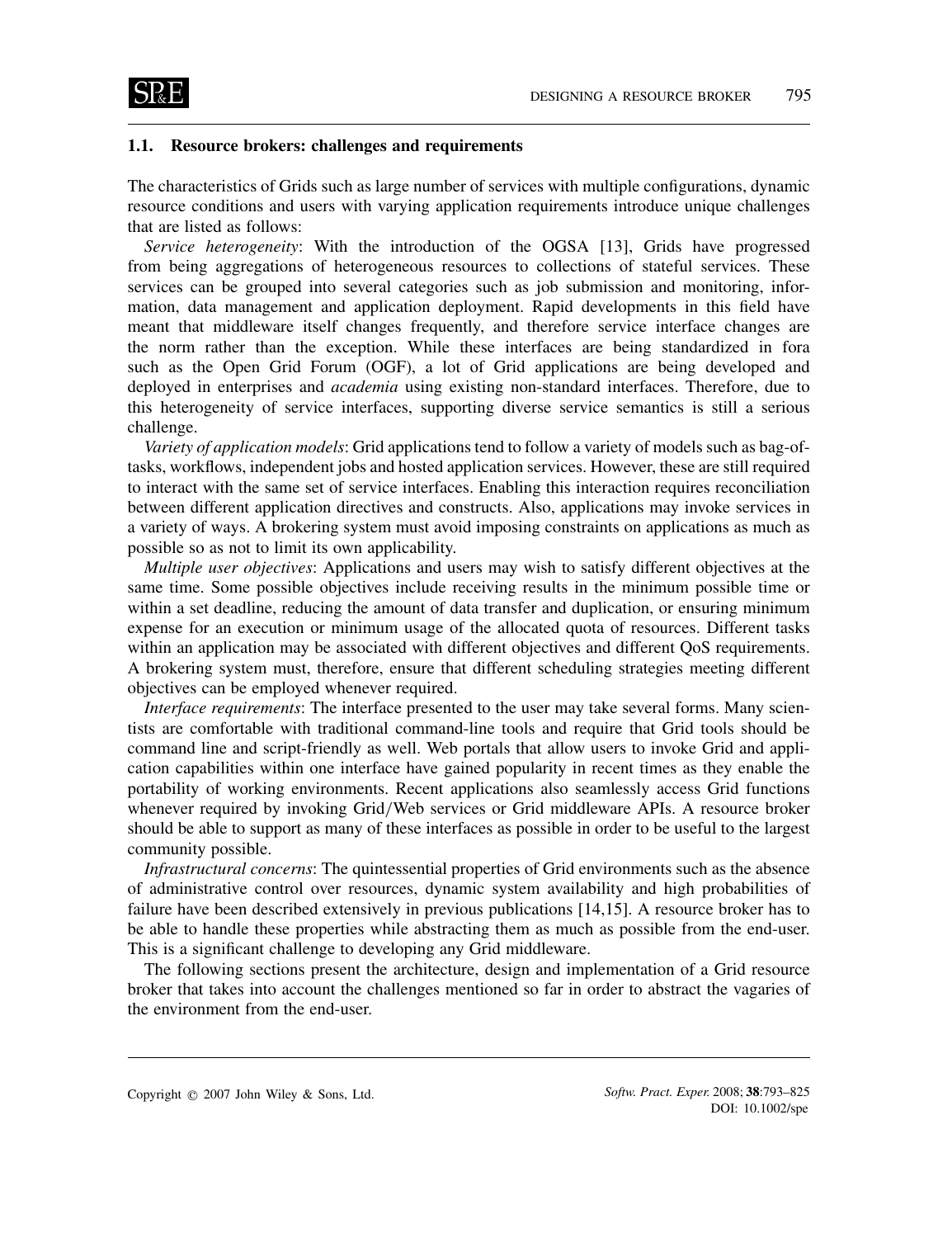

The architecture of the Gridbus broker is shown in Figure 2, and consists of three primary layers (interface, core and execution) with the database as a persistent backend throughout. This architecture isolates the logic (at the core) from interactions with both the user*/*application interfaces and remote Grid services. The components of the broker are grouped into the tiers based



Figure 2. Gridbus broker architecture and its interaction with other Grid entities.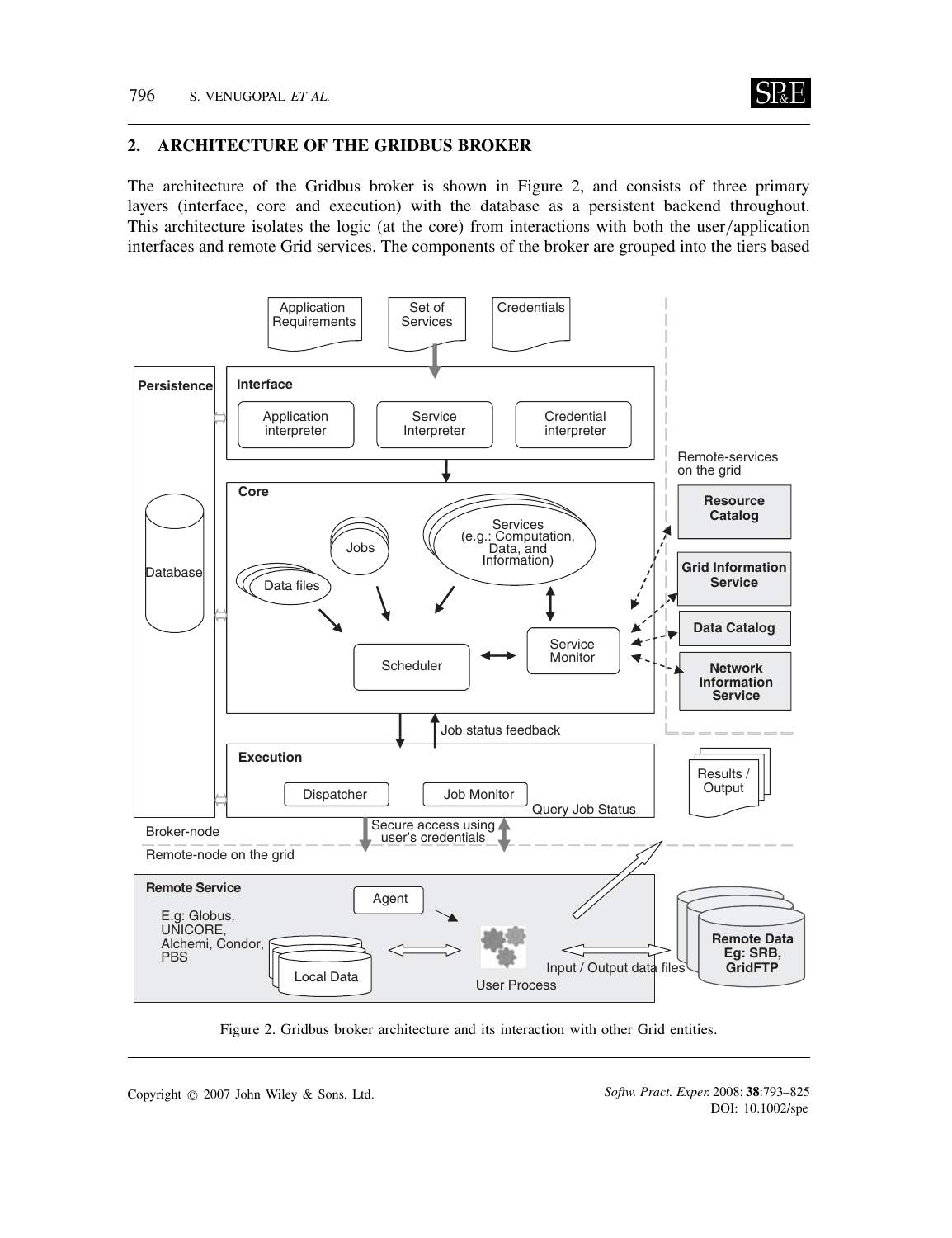on the level of abstraction they provide from the underlying Grid resources. The overall flow of control is from top to bottom, while any events and exceptions that occur during execution are filtered by each tier from the bottom to the top. The tiers are described in detail in the following paragraphs.

# **2.1. Interface layer**

Applications, Web portals and other such interfaces external to the broker interact with the components of the interface layer. The inputs from the external entities are translated by this layer to create the objects in the core layer. Three kinds of inputs are provided to the broker: a description of the application requirements, a set of services that can be utilized for executing the application and the set of credentials for accessing the services.

The application description provides details of the execution such as what is to be executed, the description of task inputs including remote data files (if required), the information about task outputs (if present) and the desired QoS. This description can be provided in one of the XML-based languages supported by the broker, or through the broker's APIs. Similarly, the set of services required for the user objectives can be provided through the APIs or as an XML-based service description file containing information such as service location, service type and specific details such as remote batch job submission systems for computational services. The services can also be discovered by the broker at runtime from remote information services such as the Grid Market Directory (GMD) [16] or Grid Index Information Service (GIIS) [17] among others. The list of credentials is provided in another file. File-based inputs are handled by the respective interpreters which convert the descriptions to entities within the broker. The application interpreter converts the application description file to task objects, while the service interpreter converts the service description to service objects. The credential interpreter similarly creates credential objects that are associated with a user and used by the broker to authenticate while invoking services (e.g. dispatching jobs on computational resources). These objects are described as a part of the core layer in the following section.

# **2.2. Core layer**

This layer contains entities that represent the properties of the Grid infrastructure independent of the middleware and the functionality of the broker itself. Therefore, it abstracts the details of the actual interaction with the Grid resources performed by the execution layer. This interaction is driven by the decisions made by the functional components of the broker present in the core layer. These components can be broadly classified into two categories—*entities* and *workers*. This terminology is derived from standard business modelling processes [18].

Entities exist as information containers representing the properties, functions and instantaneous states of the various architectural elements that are proxies for the actual Grid entities and constructs involved in the execution. Therefore, entities are stored in the persistence database and are updated periodically. Workers represent the functionality of the broker, that is, they implement the actual logic and manipulate the entities in order to achieve the application objectives. Therefore, workers can be considered as active objects and the entities as passive objects. The next section (Section 3) takes a closer look at the entities and workers within the broker, accompanied by UML 2.0 [19] diagrams that illustrate the relationships between the components.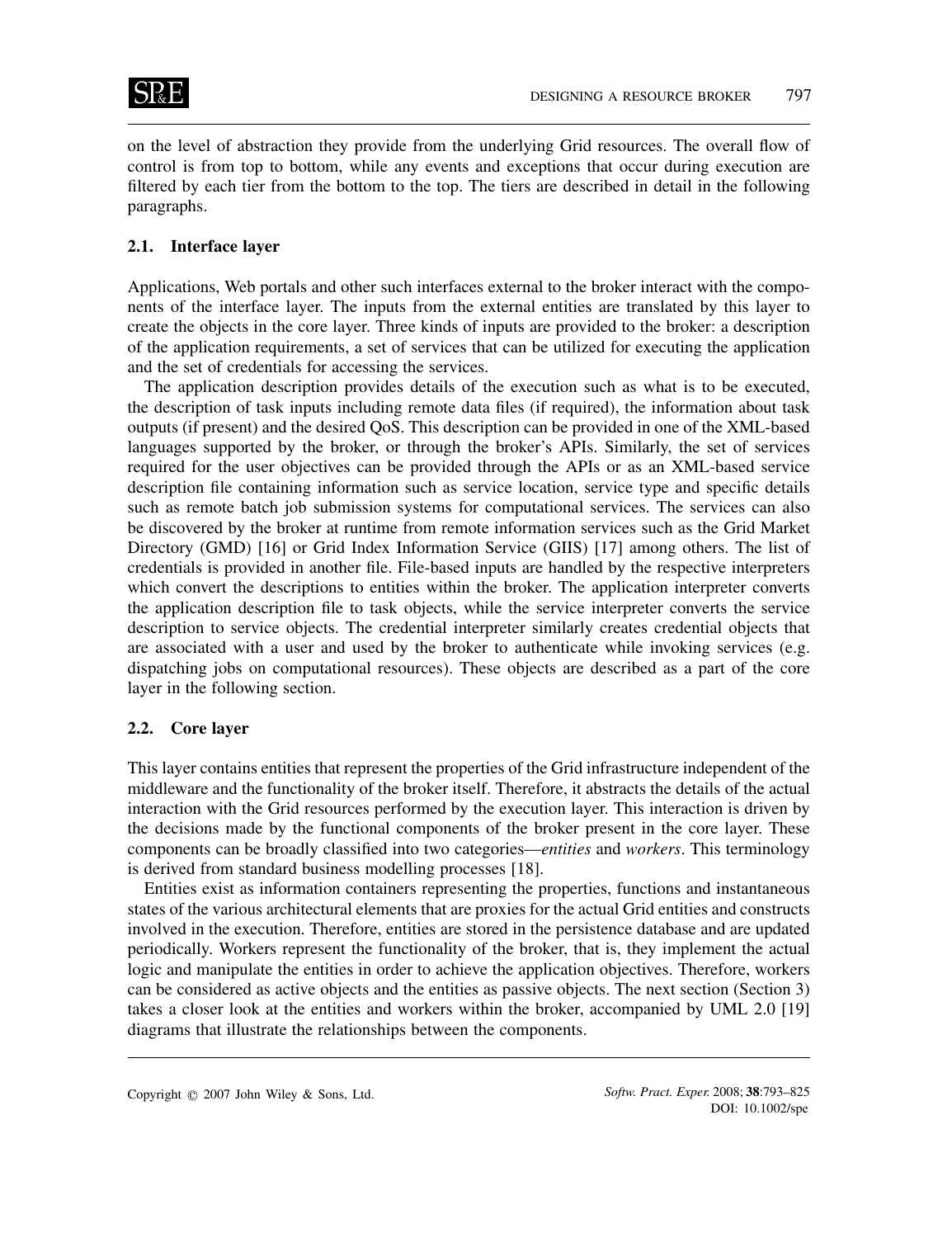

# **2.3. Execution layer**

The actual task of dispatching the jobs is taken care of by the execution layer, which provides dispatchers for various middleware. These dispatchers create middleware-specific agents from the jobs and are executed on the remote resources. If there are data files associated with the job, then the agents request them from the data repositories that have been selected to access those files. During execution, the job monitor keeps track of the job status—whether a job is queued, executing, has finished successfully or has failed on the remote resource. On completion of job execution, the associated agent returns any results to the broker and provides debugging information.

# **2.4. Persistence subsystem**

The persistence subsystem extends across the three layers described previously and maintains the state of the various entities within the broker. It is primarily used to interface with the database into which the state is stored at regular intervals. The persistence subsystem satisfies two purposes: it allows for recovery in case of unexpected failure of the broker and is also used as a medium of synchronization among the components in the broker.

# **3. DESIGN OF THE GRIDBUS BROKER**

This section presents the design of the Gridbus broker in detail. As mentioned before, the components in the broker are termed as entities or workers depending on whether they are passive or active objects. We will take a closer look at each of these, and later will explain how the design was driven by the requirements mentioned in Section 1.1.

# **3.1. Entities**

# *3.1.1. Application context and tasks*

An ApplicationContext represents the attributes of a user's application specification, such as the description of the application to be executed, one or more credentials for accessing the services for performing the execution, and the QoS requirements codifying the user's expectations of the execution, such as a deadline by which the execution must be completed. Figure 3 shows the placement of this object in relation to tasks and jobs. The ApplicationContext provides a single point for accessing a user's requirements.

A Task object represents the activities to be carried out in order to satisfy the user's requirements. Examples of activities include copying a file to the remote node, running the executable and storing the output in a remote repository. A Task consists of multiple TaskCommands, each of which encodes an activity, and which are carried out in sequence. Figure 3 illustrates three activities that inherit from the task command—the CopyCommand object, which represents a file transfer between two machines, the ExecuteCommand object, which specifies the executable and its arguments, and the SubstituteCommand, which specifies files within which variable values have to be substituted at runtime. The TaskCommand structure makes it possible to add more types of activities as and when there are requirements from applications.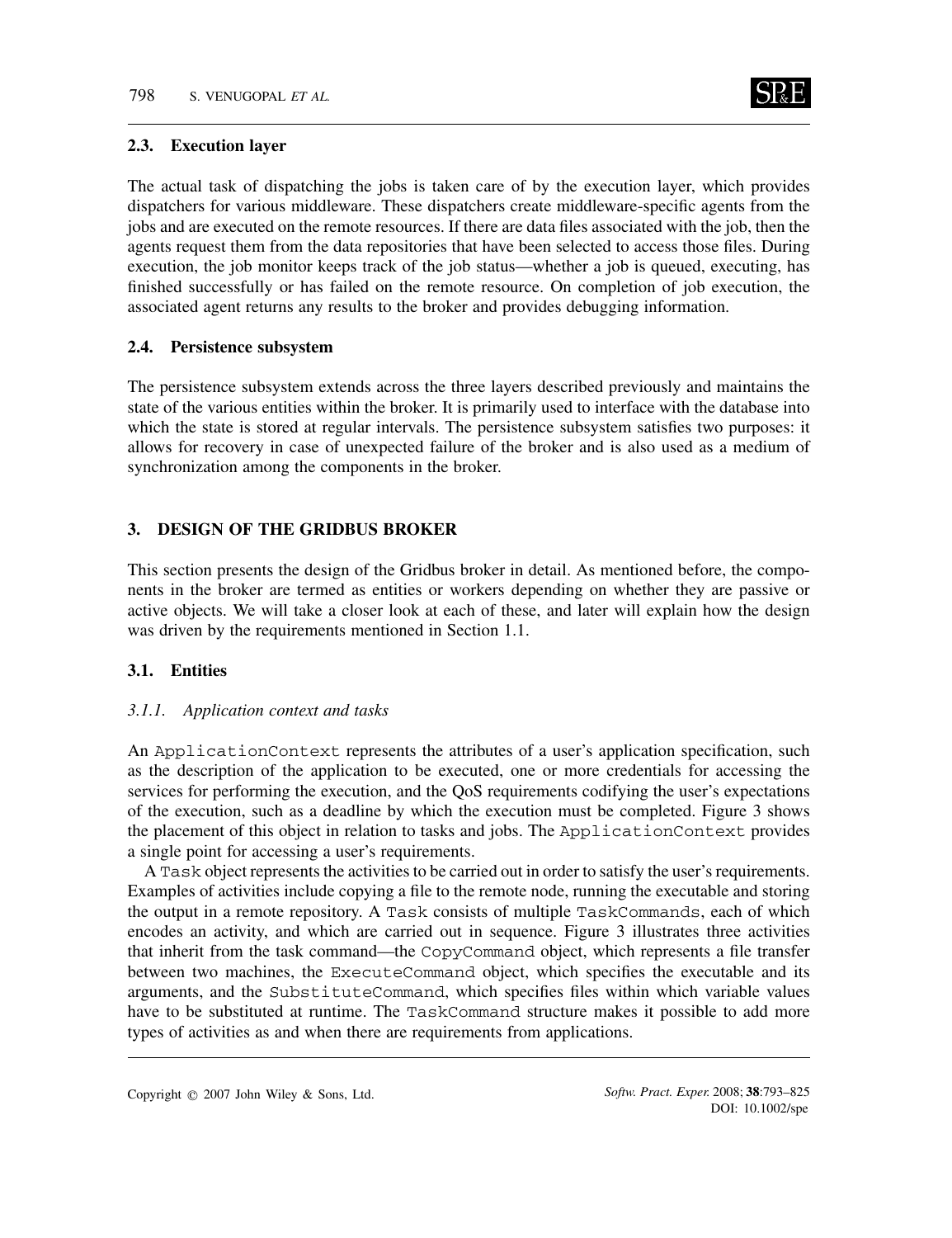

Figure 3. ApplicationContext, tasks and jobs.

Tasks are associated with input parameters encoded in Variable objects described later. The task specification provides the template for creating jobs which are the actual units of work sent to the remote Grid resources. That is, a task is an abstraction of the work performed for executing the application. The conversion of task to jobs is scenario dependent; for example, a parameter sweep task is converted into a set of jobs, while a single, independent task representing a simple application with a single function is converted into one job. The task structure within the broker is based on and extended from the task specification followed by Nimrod [20] for parameter sweep applications (PSAs). This task structure was chosen as it was generic, simple and could be mapped to any task description language. For example, the broker supports two different task specification languages: XPML (eXtended Parametric Modelling Language), an XML-based language created by us based on Nimrod's 'plan file' format for describing PSAs; and JSDL (Job Submission Description Language) [21], an OGF standard for describing independent batch job submissions.

# *3.1.2. Job*

A Job represents an instantiation of the task at the remote node and is therefore associated with a single task object that describes its function. The structure of the Job object is shown in Figure 3. A job may be associated with one or more Variable objects which describe its input data. A Variable can be one of various types including integer, string and float, and is associated with a single value derived from its domain. New types of variables can be introduced into the broker by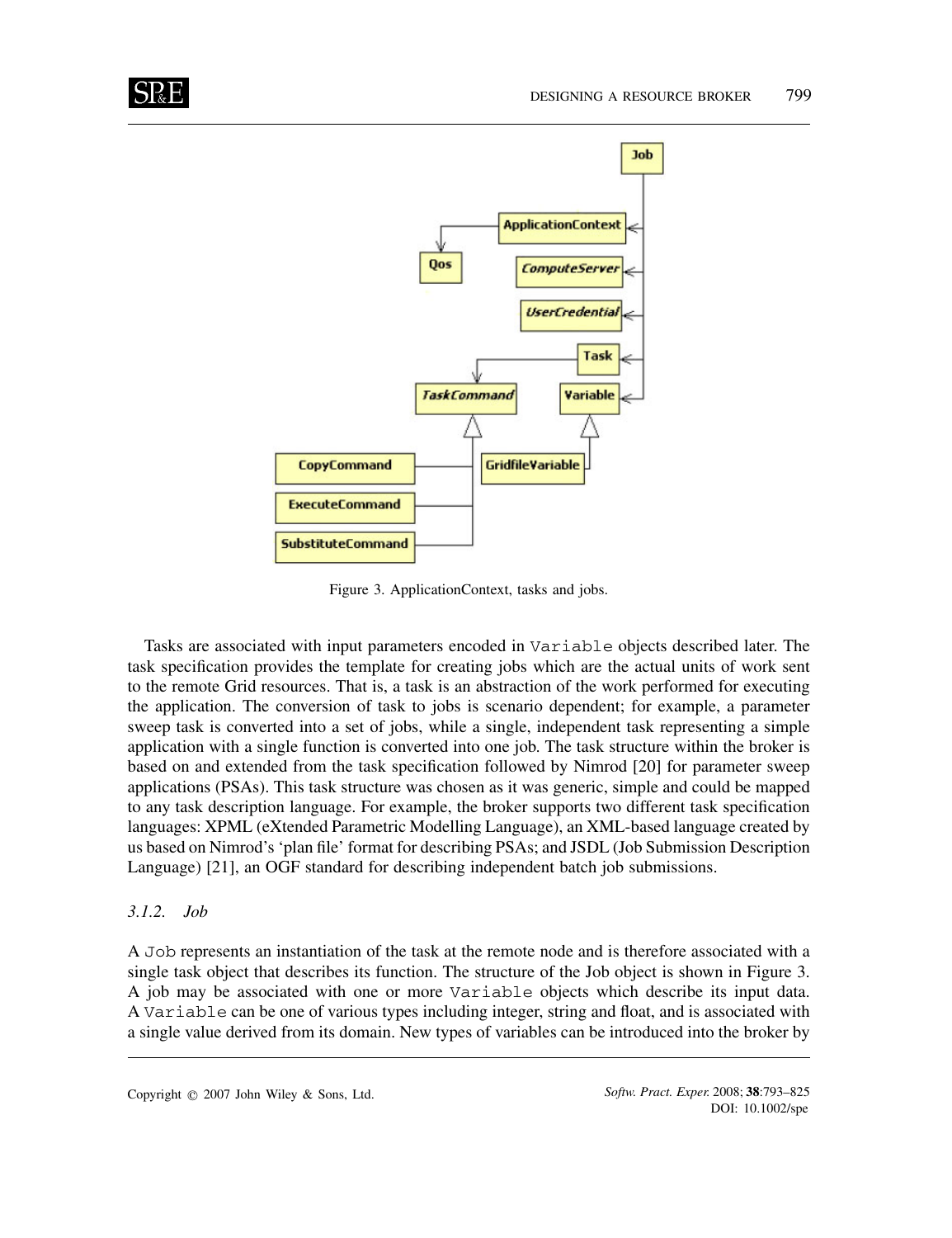extending the Variable class. For example, it was extended to create a GridfileVariable which describes a file or a data set that is stored on a repository that is accessible through any of the supported file transfer protocols.

A Job is also associated with a JobWrapper that represents the interface for translating the user task specification to create an agent that can be executed by the middleware running on the designated compute resource. Therefore, the JobWrapper is necessarily middleware specific and is associated with the execution layer. We will discuss more about the JobWrapper in relation to scheduling and job dispatching. Other than these, the job is associated with the ApplicationContext of its Task specification, a set of services to which it is allocated and a UserCredential.

As shown in Figure 4, a job passes through many stages in the course of its lifetime. A job is an input to the scheduler, which allocates it to a set of resources based on its requirements. The job's



Figure 4. State transition diagram for a job.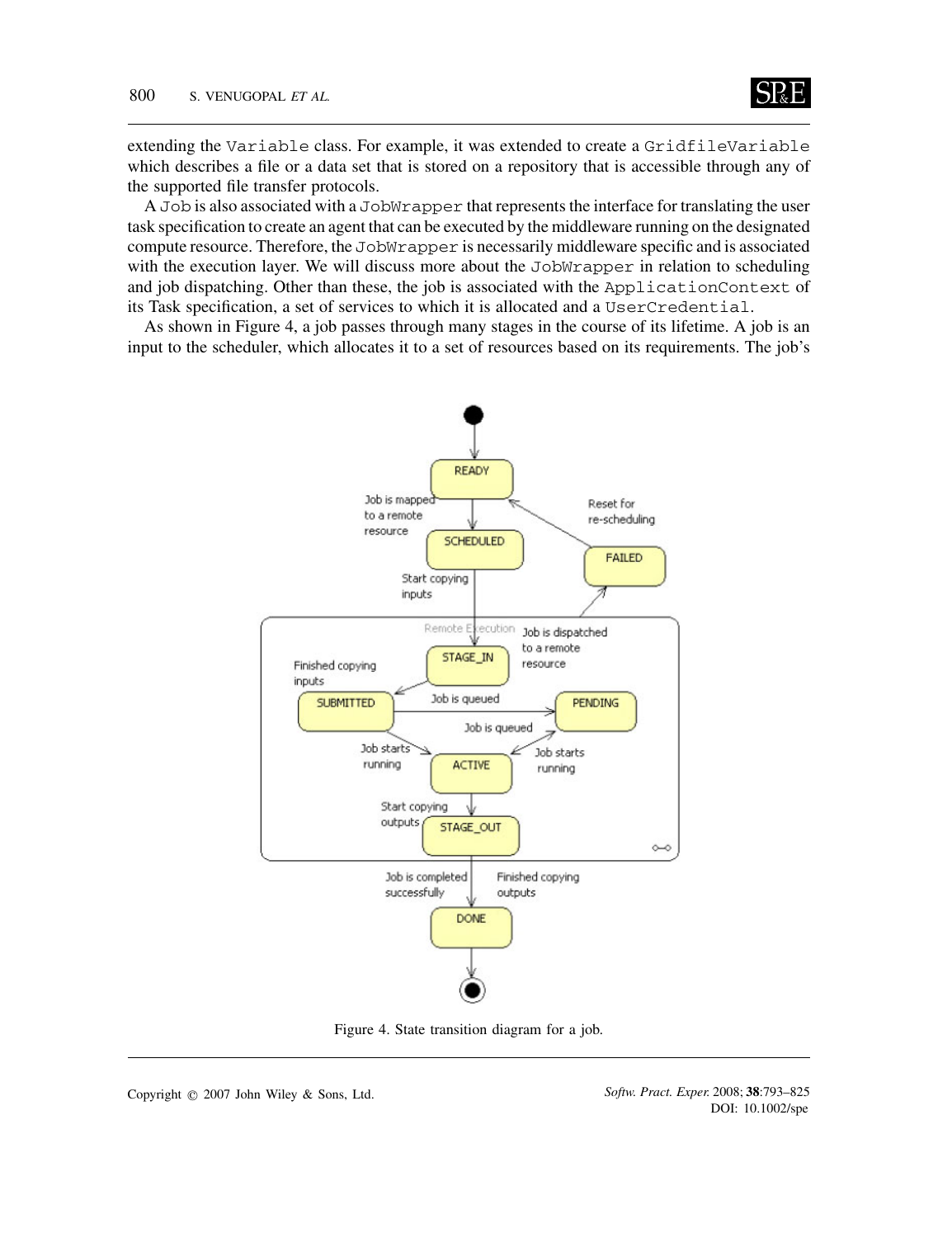status is then changed to SCHEDULED. During the STAGE IN stage, input files and executables required for the job are staged to the remote resource. When this process is completed successfully and a handle is obtained, then a job is considered to be SUBMITTED. The job may be queued while waiting for an available processor and its state changes to PENDING. When the job starts its execution, it is considered ACTIVE. After the job has finished executing, it enters the STAGE OUT stage, where its output files are transferred back to the broker. If all its outputs are received and are as expected by the task requirements, then the job is considered as 'DONE'. If one of the state transitions fails on the remote side or the job has completed on the remote side but has not produced the expected result files, then it is considered FAILED, and is reset and marked for re-scheduling. The job states within the broker were selected as a superset of the common batch job stages under various middleware and operating systems. This is to ensure that monitoring and reporting of the state of a job is uniform regardless of the execution environment. Also, the termination states DONE and FAILED are defined by the broker on the basis of its expectation of the job outcome (which is related to the user requirements). Therefore, even if the job has completed successfully on the remote machine but has not produced the expected output or has violated some constraints, then it may be considered as failed by the scheduler.

# *3.1.3. Services*

It is possible to represent different types of services within the broker mirroring the variety of services that are available in Grids. These are represented in a hierarchy, shown in Figure 5, in which the parent class is an abstract Service whose attributes are the Service ID and the location of the service (hostname or Uniform Resource Indicator (URI)). The next level groups the services into categories depending on the type of the service. The ComputeServer object represents a computational resource with properties such as architecture, operating system and



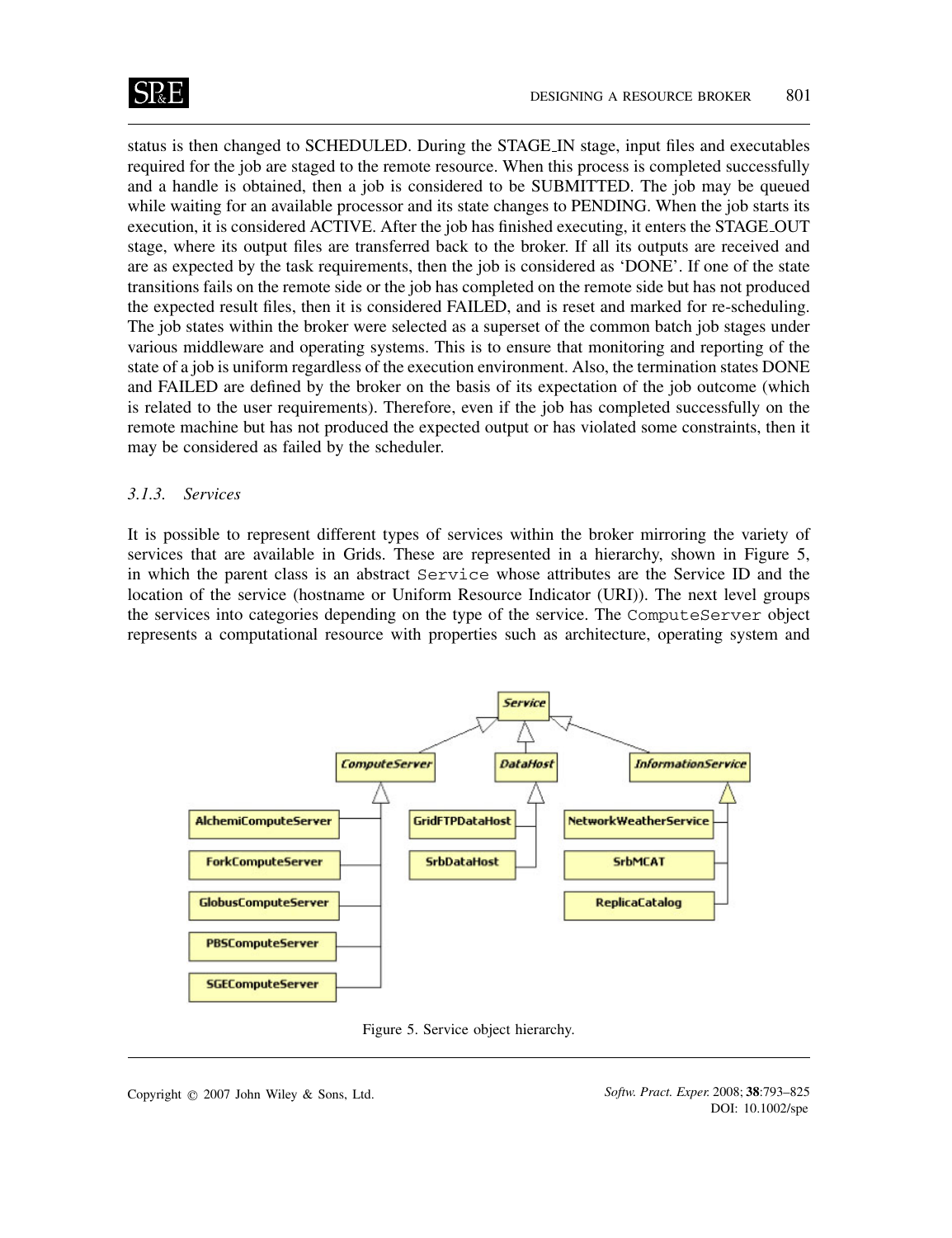available job submission systems. DataHost objects describe storage repositories and the details of the data files stored within these. These details include attributes such as the location, size and the protocol used to access the files in the repository. Services that provide meta-information such as resource information services, data catalogues and market directories are represented by InformationService objects. InformationServices are categorized depending on the type of information they serve. For example, ReplicaCatalog services such as Globus Replica Catalogue and SRB MCAT provide information on different copies of required data sets that are stored on distributed repositories. Information about network properties is gathered from the NetworkInformationService. For each pair of resources, this information is stored in a NetworkLink object.

The lowest child classes in the hierarchy represent specific implementations of these services that provide the functions of associated middleware. For example, interaction with a computational resource running Globus middleware is implemented in the GlobusComputeServer class that extends the abstract ComputeServer. This interaction, which utilizes the Java Commodity Grids (Java CoG) Kit [22] in the Execution Layer, is kept isolated from the rest of the broker, to which the ComputeServer class is presented as a single compute resource. In production Grids, it is more likely that the remote resource may be a cluster running some sort of a batch job management system such as Portable Batch Scheduler (PBS) [23] or Sun Grid Engine (SGE) [24]. These job queueing systems may be accessible either through Globus job managers or directly using command line utilities. Many of these systems are set up to have queues with different priorities, number of available slots and limits on the duration of jobs. The broker supports such systems by providing facilities for scheduling jobs to queues based either on the user's specification or on the length of the job and the availability of slots. Similar to Globus, the abstract ComputeServer has also been implemented for different middleware and job managers such as Alchemi [25], Unicore [26], PBS, SGE, Condor [27] and XGrid [28]. In the case of the last four, the job management systems are invoked through an SSH (Secure Shell) connection.

Interaction with remote storage resources is implemented through the DataHost abstraction. Specific implementations of this abstraction provide specific functions of storage middleware. As an example, Figure 6 shows the list of methods available in the SrbDataHost class that implement functionality specific to a storage resource broker (SRB), such as zones and SRB authentication. Similarly, the DataHost has been implemented for providing access to data stores Grid enabled by GridFTP.

#### *3.1.4. Credentials*

The Gridbus broker defines the UserCredential object that represents an authentication token to access remote services. The base UserCredential object has been extended to realize the different types of credentials that are accepted by different middleware. For example, the LocalProxyCredential represents the Globus GSI (Grid Security Infrastructure) X.509 proxy object created on the client side. On the other hand, a SimpleCredential is used for accessing resources that require a username and a password for authentication, such as those enabled through SSH.

The set of credentials available to the user is associated with his*/*her ApplicationContext. Even though the credentials are passive objects, to ensure the security of users' credentials, these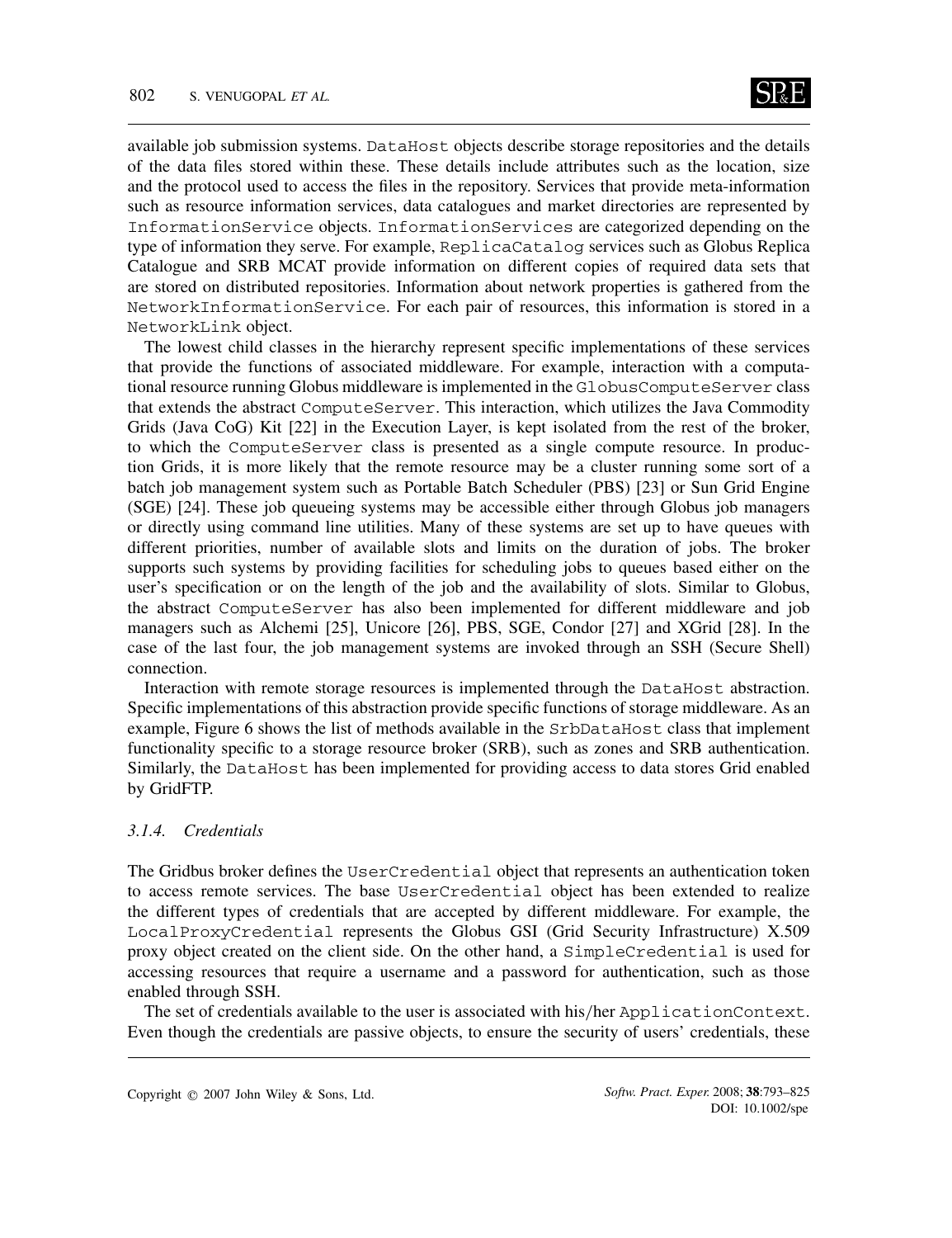

Figure 6. SrbDataHost as an instance of DataHost.

are transient and are not saved in the persistence storage. This also means that the user has to provide the broker with a fresh set of credentials when recovering from a previously paused*/*failed run of a Grid application. Figure 7 shows the various types of credentials supported by the broker.

# **3.2. Workers**

# *3.2.1. Broker*

The Broker object is the first component to be initialized and is a container for the other objects in the broker. It is responsible for managing the lifecycle of the other active objects—Scheduler, JobMonitor and ServiceMonitor—from start-up to shutdown. It is also a front end to the persistent storage and, therefore, maintains the overall state of the broker by saving the state of various passive entities. The broker and its associations with other entities within the broker are shown in Figure 8. The BrokerStorage class provides the methods for the other active objects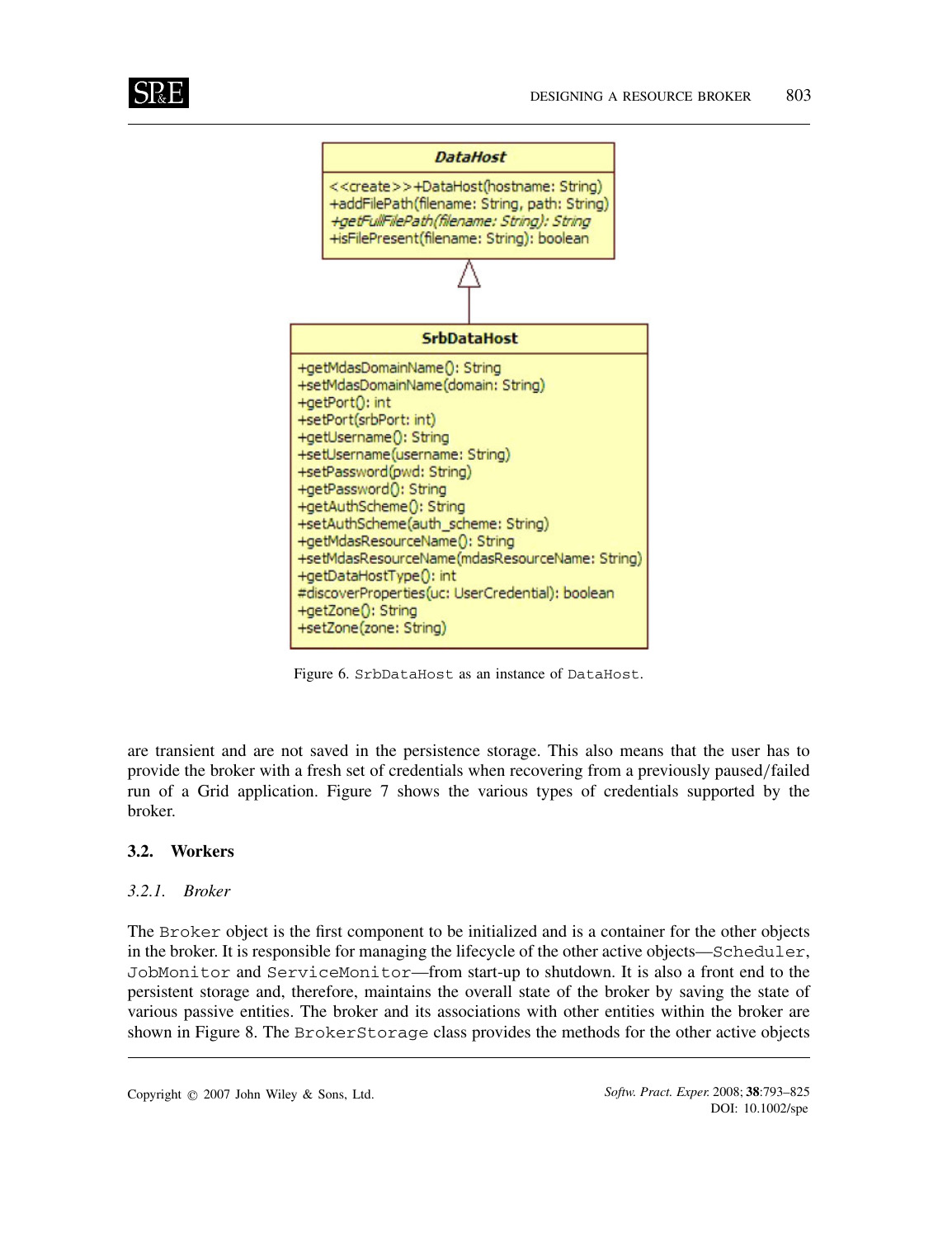

Figure 7. Credentials supported by the broker.



Figure 8. The broker and its associated entities.

to interact with the persistent database. The Parser objects convert the various input specifications to the entities within the broker and store them in the database.

The broker can be started as a single-user system on the command-line, a remotely hosted Web service compliant with the WSRF (Web Service Resource Framework) [29] standard or embedded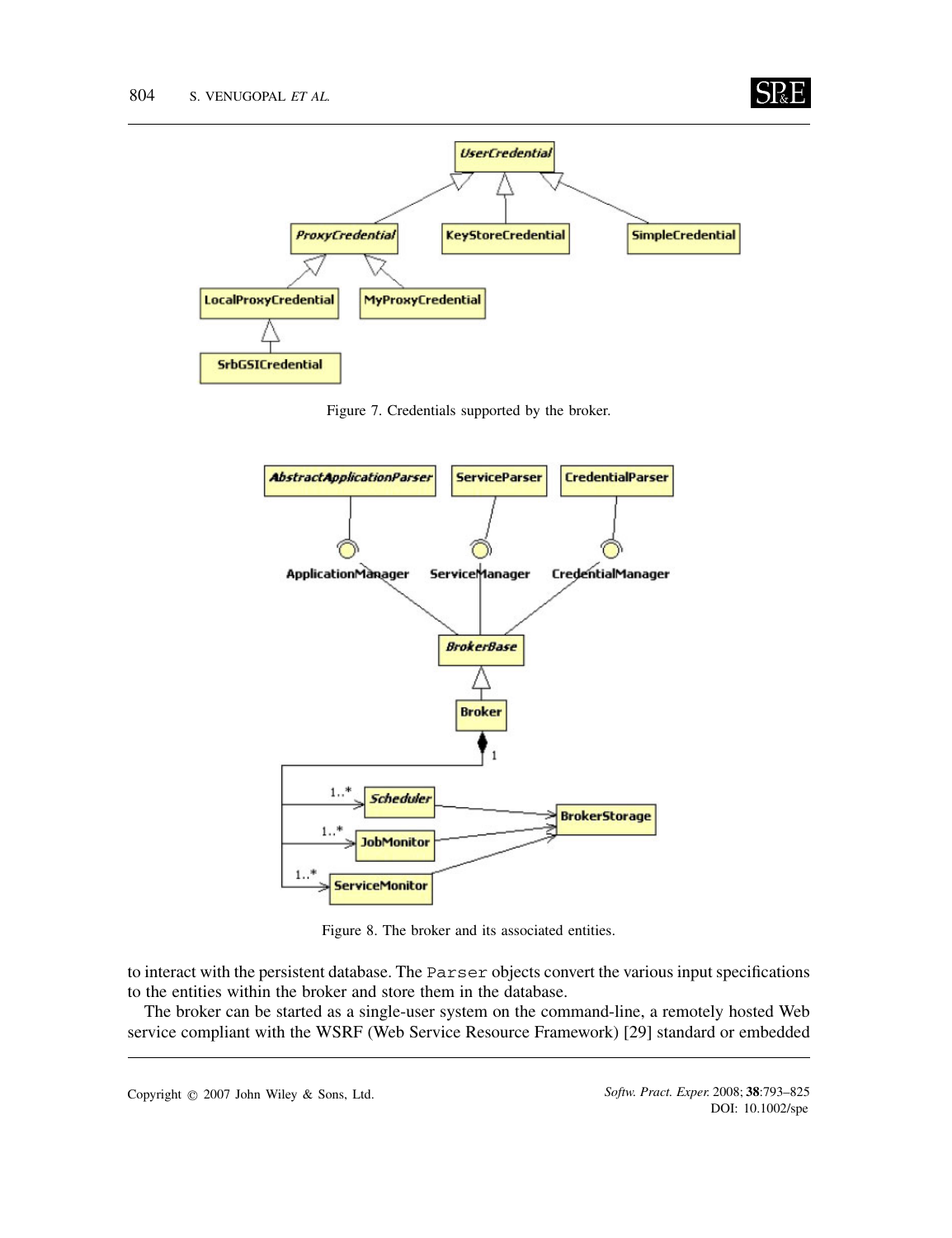within another Java application. The WSRF interface allows the isolation of the broker functionality from the hosting application. A common usage scenario for this mode of operation is a Web portal that offers a front-end to e-Science applications. The WSRF interface for the broker is designed as an adaptor around the Broker component. The WSRFBroker is a wrapper for the broker class which parses the SOAP messages and delegates all the invocation to the broker internally.

# *3.2.2. ServiceMonitor*

The ServiceMonitor component is responsible for maintaining the up-to-date view of the Grid resource status within the broker. It periodically checks the availability of the specified remote services and discovers new services which may have become available. It is able to retrieve information from various Service objects about the grid environment. The information retrieved is stored into the broker's database, from where it is retrieved by the scheduler for making decisions.

The ServiceMonitor, shown in Figure 9, is implemented such that it is independent of both the actual middleware details and the difference between the various types of services. The abstract Service entity provides a discoverProperties operation which is implemented by all services and is invoked by the ServiceMonitor to instantiate the properties of this entity. This operation performs a search for attributes that are specific to the service and middleware type. If the operation is successful, the values that are so retrieved are set within the Service object



Figure 9. The service monitor and its operations.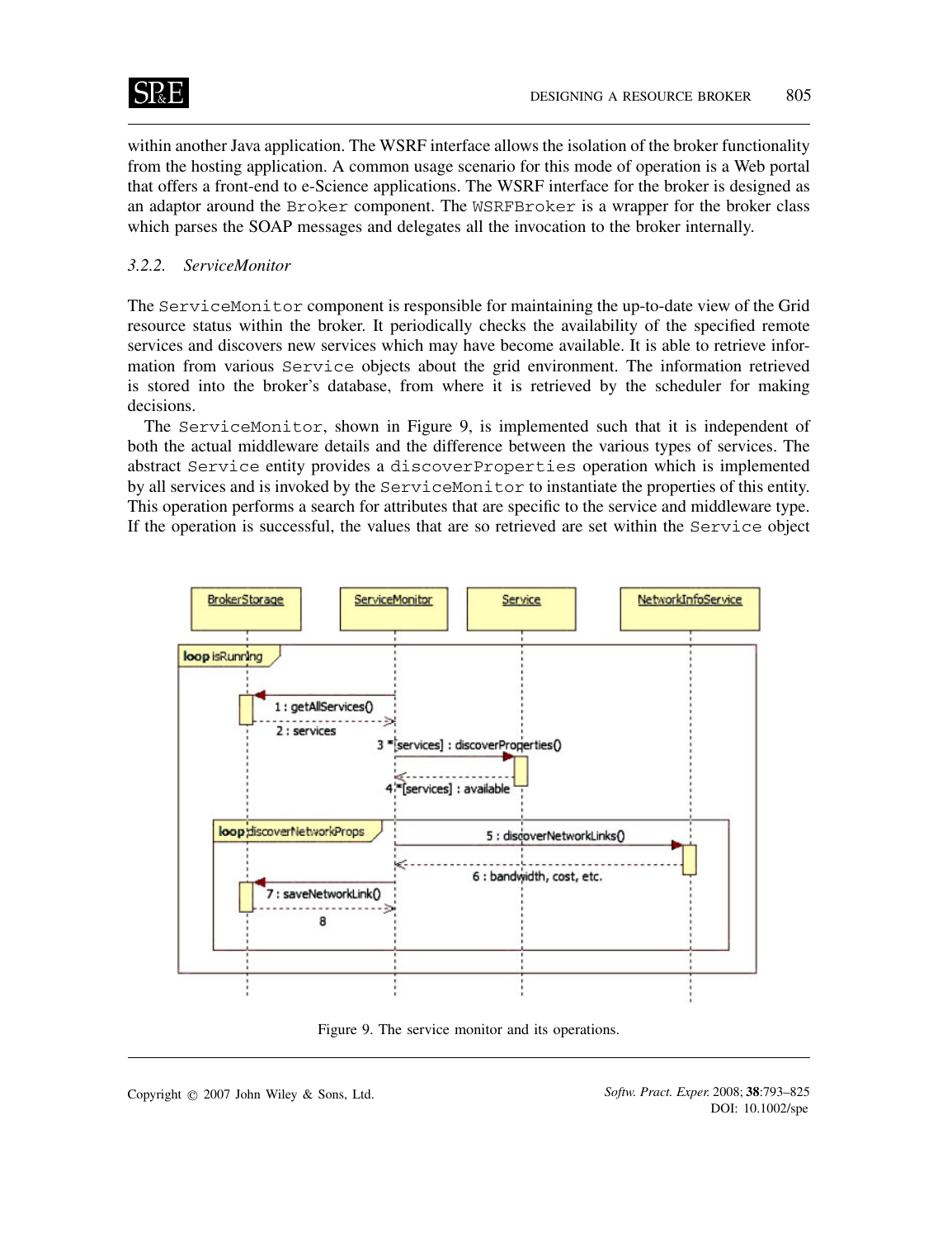and the ServiceMonitor is notified that the service is available. For example, for a Globus computational resource, the operation first checks if the credentials provided by the user can be used to authenticate to the remote resource. After this, it queries the Monitoring and Discovery Service (MDS) on the resource in order to obtain the values of attributes such as architecture, operating system, CPU and available memory. If a job manager such as PBS or SGE is available, then the next step is to query the available queues and their attributes (slots or wall-time constraints). For a data service, discoverProperties may query the amount of available storage and the data collections accessible by the user. In this manner, each server can define its own methods for discovering specific attributes.

Another function of the ServiceMonitor is to discover and refresh the properties of the network links between different services. As shown in Figure 9, this is performed through the discoverNetworkLinks operation, which refreshes the data stored in NetworkLink objects using the NetworkInformationService.

#### *3.2.3. Scheduler*

The scheduling component is designed as two separate components: the Scheduler and the Dispatcher. The Scheduler matches the jobs individually to the services and also decides the order of execution of the jobs on the resources. Figure 10 shows the basic sequence of operations that is performed by the Scheduler. The Scheduler gets the list of ready jobs from the persistent storage and, depending on the strategy and the application requirements, a list of appropriate services. The mapping is an assignment of a job to appropriate computational and data services.



Figure 10. Schedule sequence diagram.

DOI: 10.1002/spe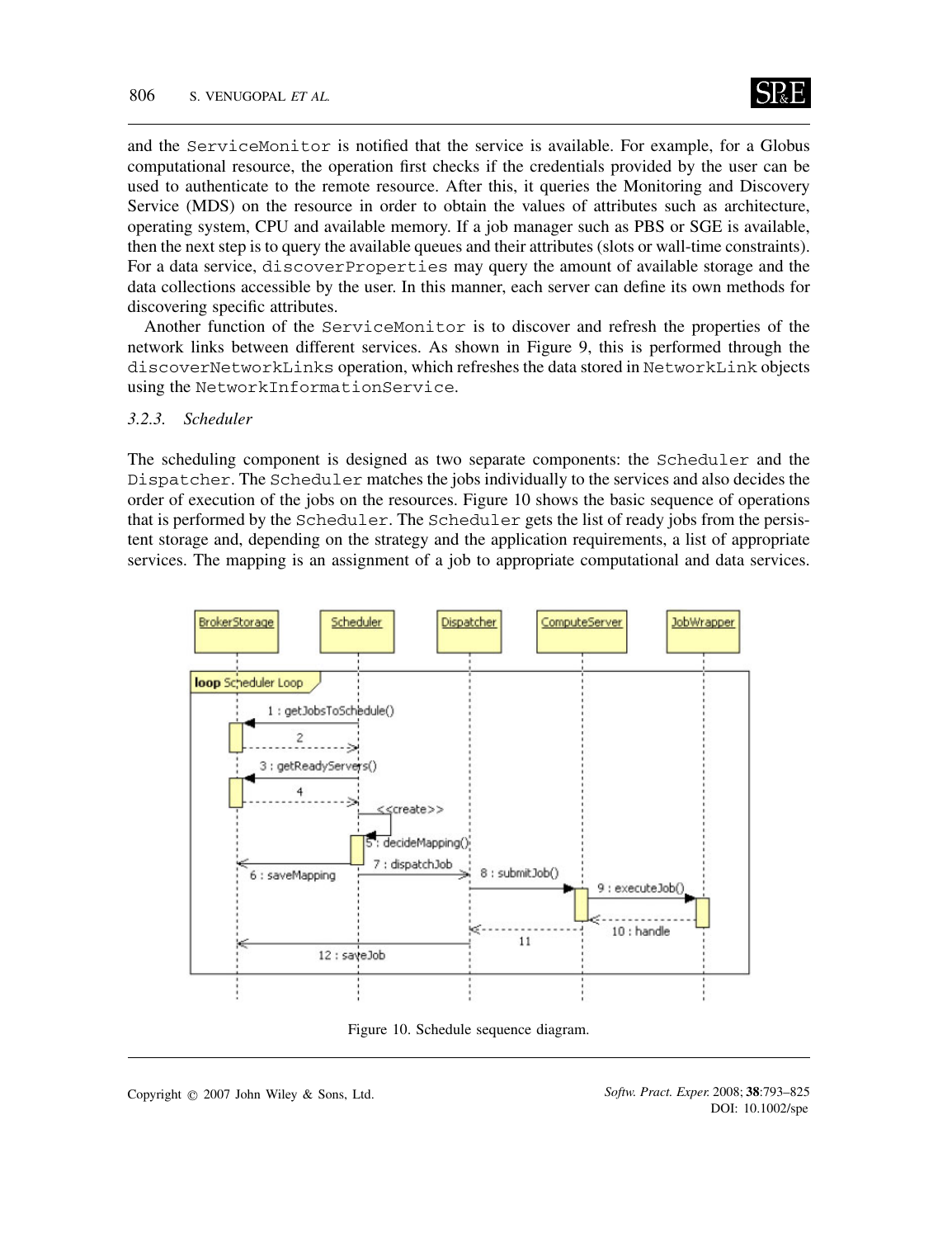The job can specify minimum requirements for a qualifying resource. The Scheduler takes this into account and uses appropriate heuristics (based on user selection) to generate the mapping. At the very least, the job has to be mapped to a compute resource (or a ComputeServer object) where it is to be executed. If the application specifies data files to be processed, then the mapping also includes the assignment of DataHost objects from which each of the files should be accessed. At the same time, the state of the job is changed from READY to SCHEDULED.

The Dispatcher created by the Scheduler to dispatch a job creates a JobWrapper object depending on the type of ComputeServer selected for the job. The JobWrapper is a short-lived object which translates the abstract job to execute on the target middleware and architecture. For example, the Dispatcher would instantiate a GlobusJobWrapper object for a GlobusComputeServer, which translates the TaskCommands to invocations specific to the target architecture and Globus 2*.x*. It then performs job submission in accordance with the protocols followed by Globus.

Prior to the actual submission of the job, the files required for the job, such as input files and executables (if any), are copied on to the remote resource. The files can be transferred on to the resource by the broker (push model) or can be requested and copied by the remote resource (pull model). This allows a great deal of flexibility in implementing transfer modes, three of which are illustrated in Figure 11. For example, many Grid resources are behind firewalls that prohibit any connections to any port on the resource. In this case, using the pull model has the advantage that a transfer program on the resource can make an outbound connection through the firewall (Figure 11(b)). Another advantage of the pull model is that the source of the files can be a file server that is separate from the resource on which the broker is running, thereby supporting a scenario in which the broker is behind a firewall as well (Figure  $11(c)$ ). The resource manager is a middleware component that is able to send and receive messages from the outside world through the firewall. During this process, the job state is changed to STAGE IN.

We illustrate this capability using an example of submitting a job and its associated data to a resource that is Grid-enabled using Globus 2.4 and located behind a firewall. The broker transfers the file to a GridFTP server and embeds the file location within the job, which is then submitted to the Grid resource. The job requests the file from the given location, thereby pulling it over to the resource. In case of Globus 4.0, the file location can be specified as a directive within the job's Resource Specification Language (RSL) [30], in which case the Globus 4 resource manager itself initiates file transfer.



Figure 11. File transfer modes supported by the broker: (a) push model of file transfer; (b) pull model of file transfer; and (c) a file transfer using an intermediate server.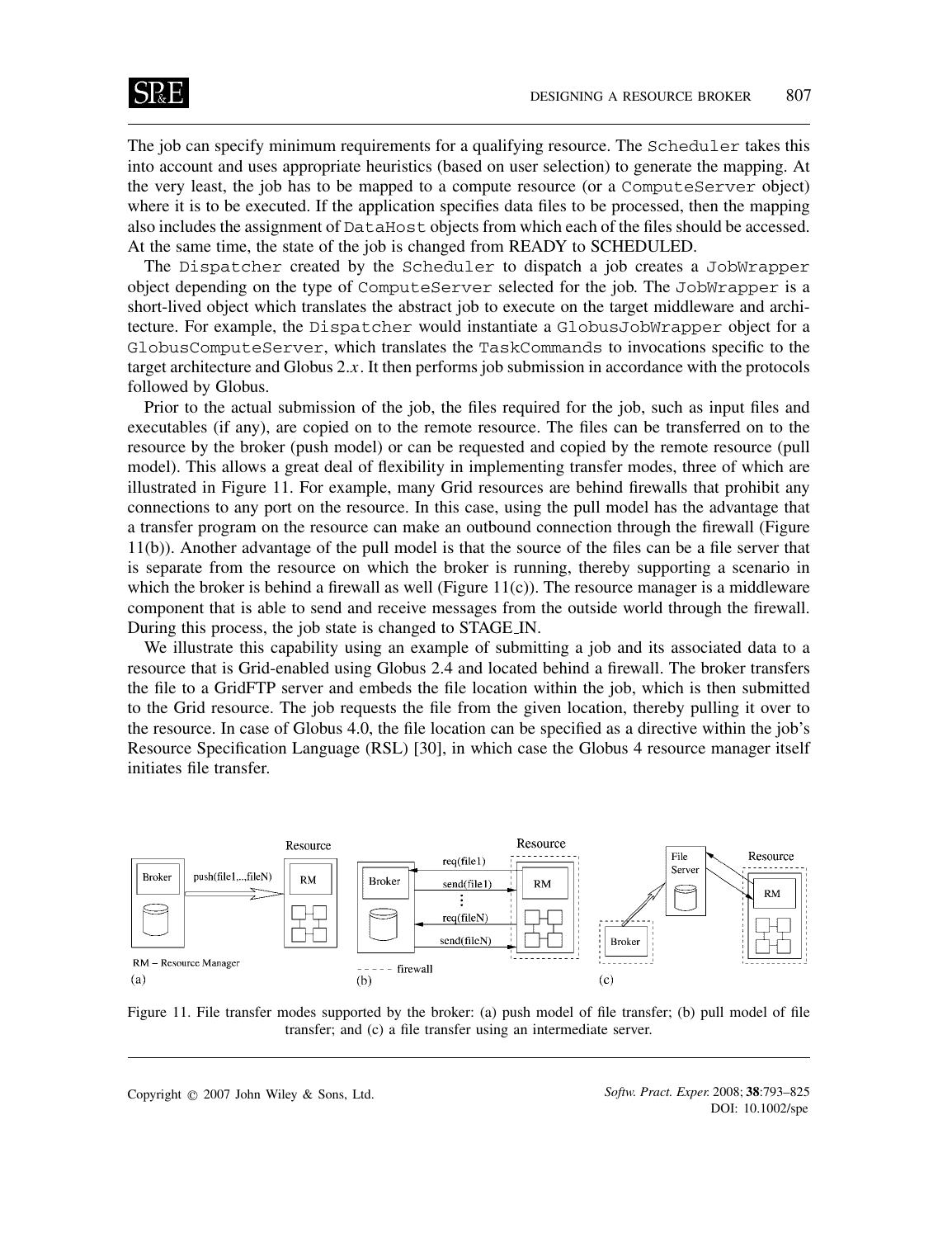The JobWrapper submits the prepared job to the remote resource manager and waits for confirmation of acceptance. This is obtained as a remote handle to the job that uniquely identifies the job at the resource. The job state is changed to SUBMITTED and the job along with the handle is saved back to the persistent storage. The number of available slots within the ComputeServer is decremented to reflect the submission and the server also saved to the persistent storage. If the handle is not received, then the job submission is considered as FAILED and the job is marked for re-scheduling.

The Dispatcher is also able to follow a two-phase commit protocol for job submission as described by Czajkowski *et al.* [31]. In the first phase, the stage-in of the files and the job submission are performed, and the dispatcher waits for an 'agreement' message from the remote resource in the form of the handle. After the handle is received, the dispatcher sends a 'commit' message to the remote resource, which proceeds with the job submission and returns an acknowledgement. The job state is changed to SUBMITTED only after the acknowledgement is received. For resources running middleware that do not support the two-phase protocol, the receipt of remote handle is considered as acknowledgement of submission. In this case, if there is a network failure before the handle is received at the broker, the job will be marked as failed though it may have started execution at the remote node. In the two-phase protocol, the job is not processed by the Grid resource until the broker sends a commit message. Thus, the two-phase commits ensure that job submission is carried out only once even in the face of network problems.

Prior to passing control to the JobWrapper, the Dispatcher selects a credential from the set of UserCredentials and binds it to the job. This decision is based on the type of the middleware and the type of credential. Alternatively, a user may explicitly specify the mapping of credentials to resources. This feature aids a user to seamlessly run jobs on different types of middleware, or even to use different credentials for the same type of middleware, at the same time.

#### *3.2.4. JobMonitor*

The JobMonitor object associated with the ComputeServer keeps track of a job's progress after submission to that remote resource. As shown in Figure 12, the JobMonitor periodically (the default is 30 s) requests the list of jobs that are in the SUBMITTED state on a particular resource from the persistent storage. It uses the remote handle to query the status of the job using middleware-specific functionality. The query is a blocking call, and is therefore provided with a timeout period after which the JobMonitor cancels the query to proceed to the next job. Failure to contact the job on the remote resource is not considered as a failure of the job immediately. The JobMonitor tries to contact the job again for a set number of times before giving up and marking the job as failed.

It is possible to implement JobListeners interfaces that will receive events from the JobMonitor when a job status is changed. The listeners can be entities within the broker, such as an event-driven scheduler, or outside the broker, such as an applet within an application Web portal that has been integrated within the Gridbus broker [32].

#### **3.3. Meeting challenges in the design**

The primary aim of the Gridbus broker is to provide a generic resource discovery and scheduling framework that abstracts the heterogeneous and dynamic nature of the Grid infrastructure and allows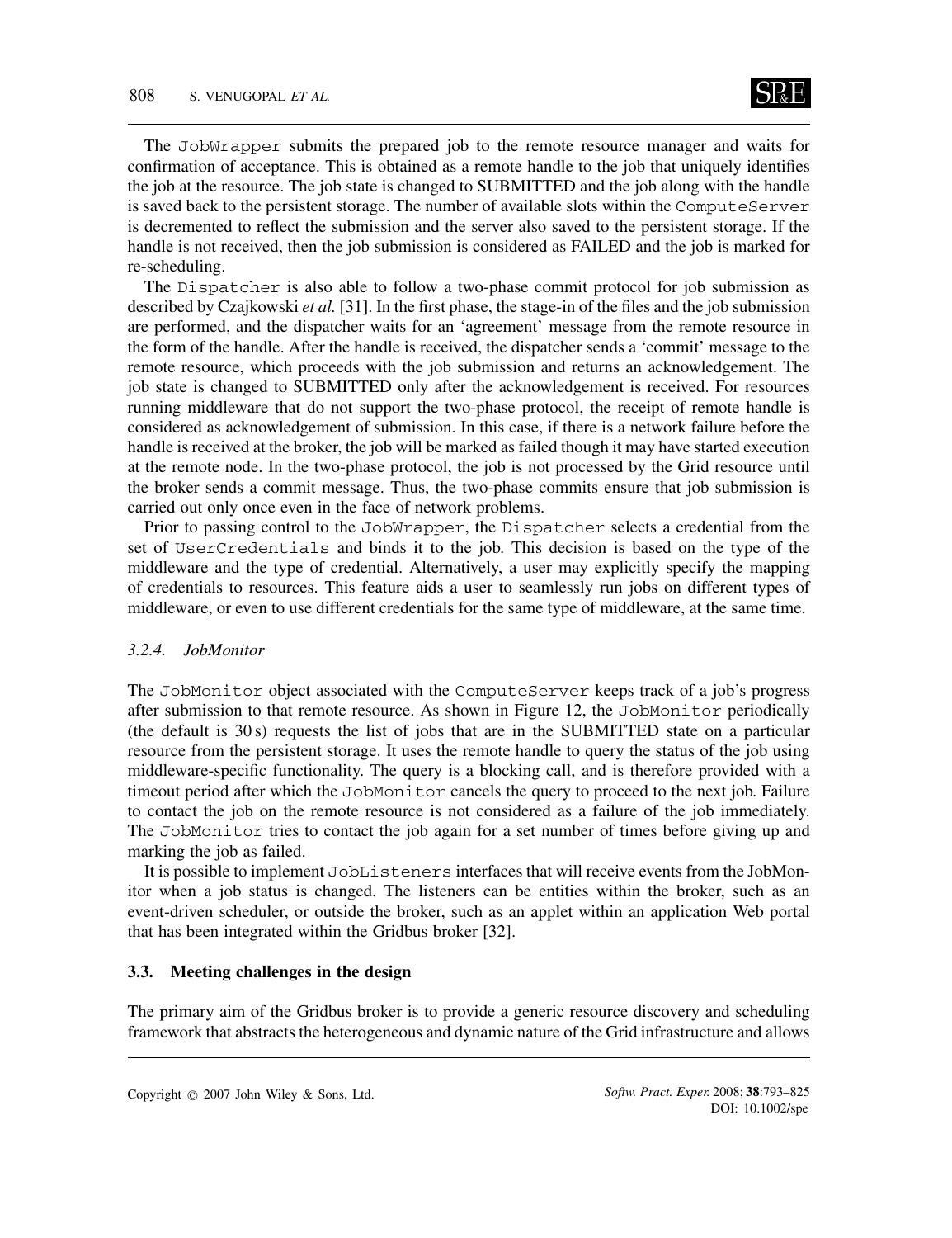



Figure 12. Job monitoring sequence diagram.

users to achieve different objectives. In Section 1.1, some of the challenges in achieving this aim are outlined. These challenges provide the requirements against which the broker is designed. The broker meets these requirements in the manner outlined as follows.

# *3.3.1. Service heterogeneity*

The Gridbus broker tackles the problem of heterogeneous Grid resources and service interfaces by adopting the principle of *minimal assumptions*. This means that, throughout the broker, there are as few assumptions as possible about the nature of the environment in which it operates. The relationship between the objects in the broker is generic and independent of interaction models followed by any middleware. The broker, therefore, does not impose a particular configuration requirement on Grid resources and is thus able to use as many resources as possible. For example, a resource running any Unix-based operating system and with one of the supported middleware operational would be immediately useable by the broker as the latter requires only a POSIXcompliant shell environment that is standard on such machines.

The three-layer architecture of the broker also helps in maintaining this independence. For example, the assignment of jobs to resources is performed by the scheduler, which, as a component of the core layer, has a middleware-independent view of the resources, while the dispatcher dispatches the jobs to the resources. However, the actual interface with the remote resource happens through the middleware-specific JobWrapper, which is a part of the execution layer.

The broker can also be made to interface with any new service or middleware by extending the appropriate classes. For example, support for a new middleware can be added by extending the abstract ComputeServer and JobWrapper classes. The scheduler will then be able to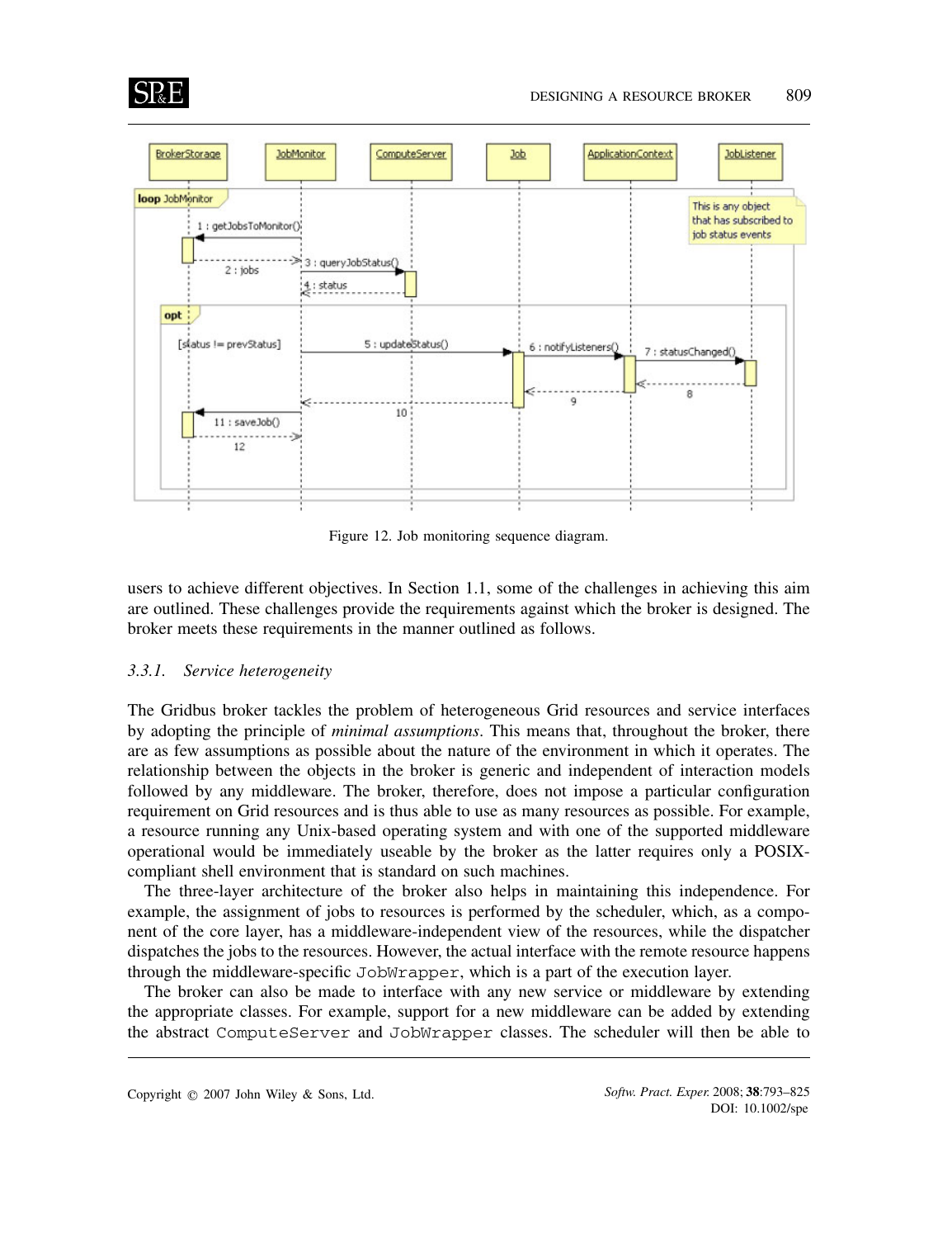immediately utilize any resource running that middleware. The interaction with the remote middleware is also independent of the rest of broker. Using this method, the broker has been extended to support a wide variety of both computational and data Grid middleware such as Globus, PBS and SRB among others [33,34]. With the support for Alchemi, which is a .NET-based desktop Grid computing framework for Windows platforms, and XGrid, a similar framework for Mac OS X, the Gridbus broker can already schedule jobs across almost all of the platforms in use today. Similarly, new information sources and data repositories can be supported by extending the InformationService and the DataHost classes, respectively.

#### *3.3.2. Support for different application models and user interfaces*

The components within the broker are designed to be modular and there is a clean separation on the basis of functionality. Particularly, the division between workers and entities clearly delineates responsibilities among the components of the broker. Since the passive entities are just holders of information, the logic within the workers can be changed without affecting the former. It is also possible to introduce new workers that either use or extend the existing entities in different ways or introduce new entities of their own *without structural or design changes to the rest of the broker*. This loose coupling between components provides a lot of flexibility and enables the realization of different applications and system models [35].

The components within the interface layer convert the application, service and credential descriptions to broker entities and store them into the persistence database. Thus, it is possible to support any form of description by mapping it to the entities within the broker. At present, the broker supports the XML-based description of parameter sweep and bag-of-task applications and has a set of XML-based files for describing services and credentials. These inputs can also be provided directly to the broker through its APIs. The APIs allow direct manipulation of the entities in the broker and thus can be used to realize different application models.

The same mechanisms that allow the creation of application models also enable the creation of different user interfaces for the broker. The broker can be interfaced through command line, desktop clients or Web portals. It is also possible to talk to the broker's persistence database directly through its APIs. This enables any component to retrieve information about the broker entities through normal SQL (Structured Query Language) queries. This ability is useful in scenarios such as an application Web portal requiring information about an ongoing execution through a broker installed on a machine different from the portal server.

The WSRF Web service interface enables multi-user multi-application scenarios, where the broker is hosted as an isolated service that is accessible by Web portals using the WSRF Broker Client APIs. The separation between Web application and broker service reduces the memory and CPU usage in the Web server hosting the application, and increases performance and scalability. Moreover, the reliability of the application is also enhanced as failures in the broker will not affect the application server, and end users could still have the application Web portal working while the broker service recovers and resumes execution of the grid application.

# *3.3.3. Realization of different user objectives*

The broker allows for schedulers to be plugged in, and hence is able to support new scheduling algorithms and policies. This enables the broker to adapt to new user requirements and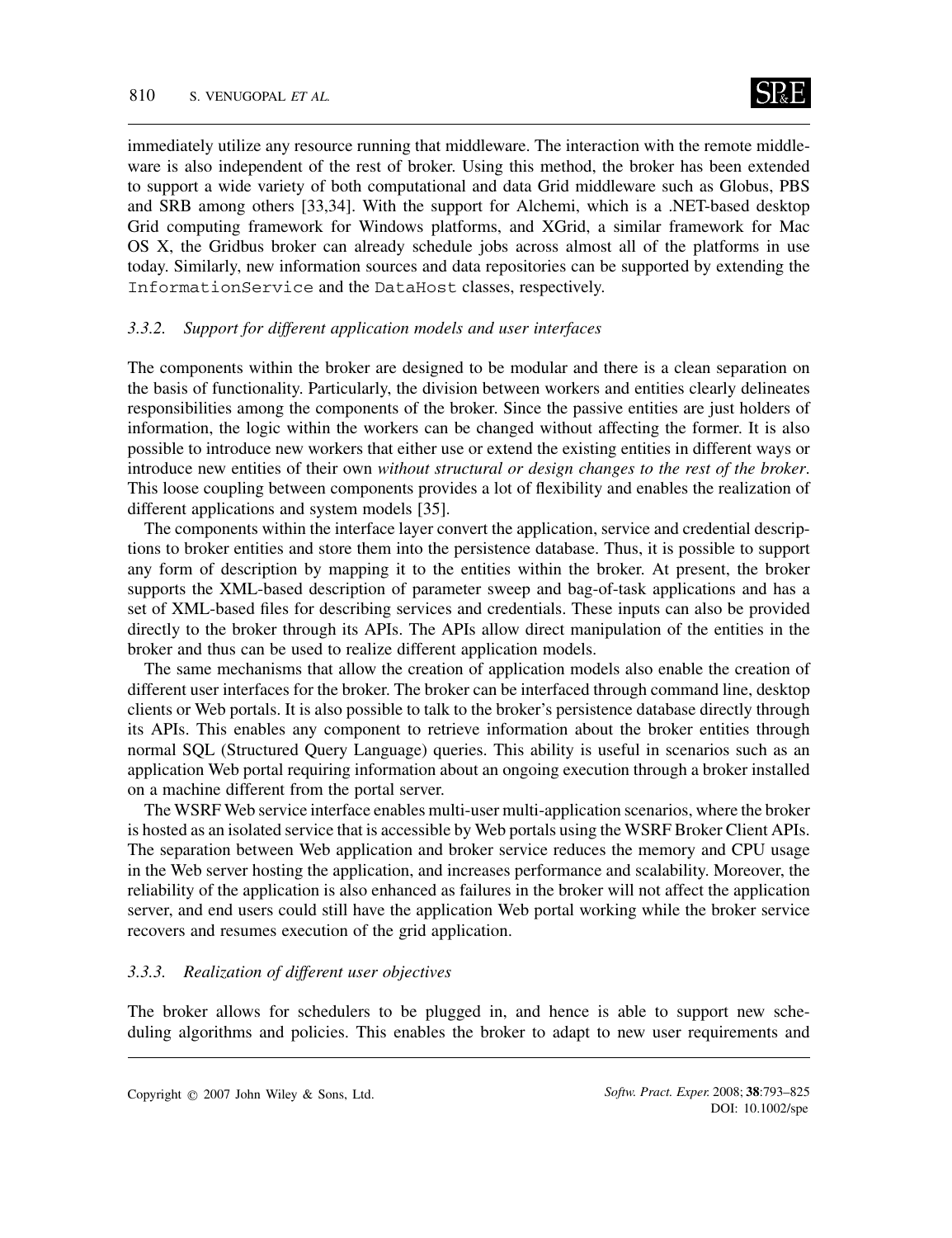objectives. The separation of the dispatch component from the scheduling provides a lot of flexibility for implementing the scheduling logic. These two components are also designed to be independent of the resource and middleware details. However, a developer can still choose to create schedulers that may require certain middleware-dependent services such as resource information services.

One of the main requirements of the design was the ability to execute generic data-oriented applications that may require access to one or more distributed data sets at the same time. Data services, represented by DataHosts, have the same level of importance as ComputeServers. Location of available replicas of a data set can be gathered by querying the appropriate replica catalogs that are represented as InformationServices. Information about current network conditions, such as available bandwidth, is important when large data sets are to be transferred. This is available through the NetworkLinks data structure, as are properties such as pricing, classes of service and availability. CopyCommands in the task allow the application to perform thirdparty (not involving the broker machine) point-to-point data transfers on the Grid. The application interpreter allows users to specify data sets as input parameters to their applications. In this case, the ServiceMonitor will discover all the data repositories that host these data sets (through implementations of data catalog information services) and the Scheduler will select one of the repositories for accessing the data sets.

The Gridbus broker has been designed from the ground up to support the computational economy paradigm [36], and assigns costs to various services including computation, data storage and information services. The default scheduling policy uses these parameters to decide on an optimal mapping strategy to schedule jobs on resources. The design also allows the ability to plug-in a market directory that offers information about various priced services, and a Grid bank [37] that manages users' credit in a Grid market. The ServiceMonitor is able to periodically refresh pricing information from market information services and therefore, provides the ability to keep up with dynamic pricing and resource conditions in a volatile Grid economy. More importantly, the combination of all these features enables the broker to satisfy different requirements such as selecting data repositories for accessing data sets on the basis of price and*/*or performance and selecting network links offering a particular class of service [38].

The Gridbus broker is also able to support users who would like to use resources spread across multiple VOs by natively managing multiple credentials for multiple resources. This ability also allows users to access legacy data repositories that are not 'Grid enabled' and follow their own authentication mechanism, rather than Grid proxies.

# *3.3.4. Infrastructure*

Grid environments are dynamic in nature. As a result, transient behaviour is a feature not only of the resources but also of the middleware itself. The broker design considers various types of failures that may occur either on a remote resource to which a job is submitted or on the broker machine itself during various stages of its operation. Remote failures include failure during job submission, execution and monitoring, or retrieving the outputs. These could be due to various reasons, such as incorrect configuration of the remote resource, incorrect job descriptions, network problems, unavailable data files or usage policy restrictions on the resource. Local failures include unexpected system crashes which lead to abrupt termination of the broker, unavailability of local input files and invalid input parameters.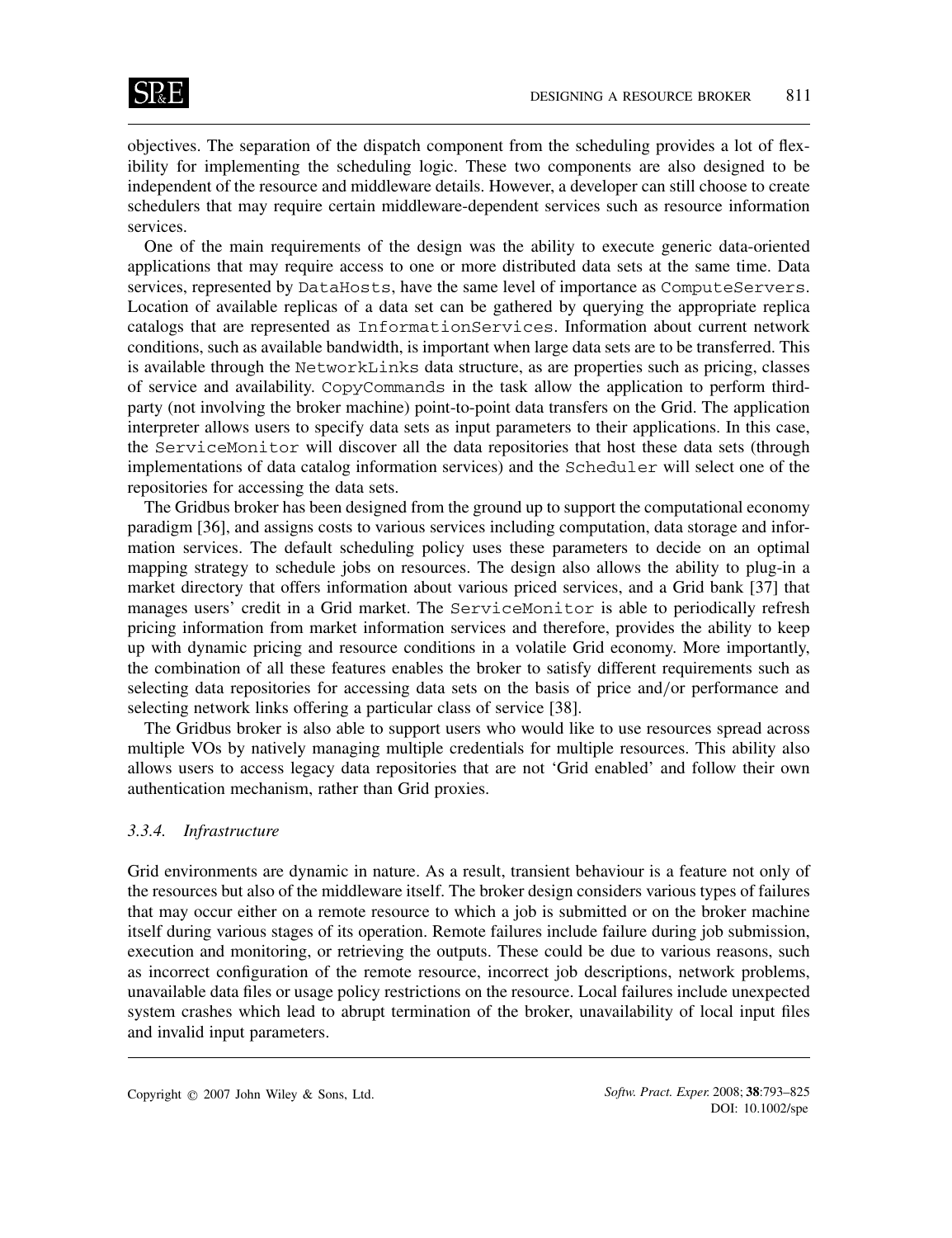The broker applies different fault recovery methods in different cases of remote failure. A job is not considered completed until it is determined that each of its constituent task activities has successfully exited. Thus, even if the middleware on the remote resource has signalled a successful completion, the JobMonitor checks to see if the job has generated the required results and only then it is deemed successful. The JobMonitor may not be able to contact an executing job in case of transient network conditions. In such cases, the JobMonitor polls the job a set number of times, and, if it is able to re-establish contact, then checks the job's current status. In all other cases of job failure, the job is rescheduled on another available resource.

The persistence system provides insurance against failure of the broker itself. At any point in the execution, the state of the broker is completely described by the contents of the entities and, therefore, only these need to be stored within the persistence database. Any change in the status of a job or a service, as discovered by the respective monitors, is immediately written back to the database so that the latter reflects the true state of the broker. Workers have no state of their own and, hence, can be resumed from the point at which they failed by reading the entities from the persistent storage.

Frequently, resource discovery and monitoring services on Grid resources are not configured properly. This means that information about a Grid resource may be unavailable, or stale, even if available. The Gridbus broker gets around this problem by not assuming the availability of a working information service. For example, in the case of a Globus resource, if the MDS service is not available but yet the resource is reachable, then the resource is considered for job submission. Also, the broker tracks variations in resource availability by monitoring resource performance locally. Nothing is required to be installed at the remote resources, and dependencies on metrics provided by the middleware are avoided by default. Thus, the broker is able to compare resources in a heterogeneous environment based on metrics that are independent of middleware and relative to the requirements of the current execution. However, it is to be noted that there is no mechanism in the broker to inhibit usage of external performance monitors and other services if required.

# **4. RELATED WORK**

The challenges presented in Section 1.1 have motivated the development of a large number of Grid resource brokering and application deployment systems. Examples of such systems are Nimrod*/*G, Condor-G, APST, EU-DataGrid Workload Management System (WMS, succeeded by the gLite [39]), GridWay [40], DI-GRUBER [41], SPHINX [42] and GridLab Grid Resource Management System [43] among others. In this section, however, the first four are chosen for detailed comparison against the Gridbus broker as their objectives and approach are similar to that of the broker. These are compared with the broker against the manner in which they handle the challenges outlined previously.

# **4.1. Nimrod***/***G**

Nimrod*/*G [9,44] is a tool for automated scheduling and execution of PSAs on Grids. It provides a declarative parametric modelling language through which the task specifications can be provided for an 'experiment' or execution of an application. Scheduling within Nimrod*/*G follows an economic model in which the resources have costs associated with them and the users have to expend their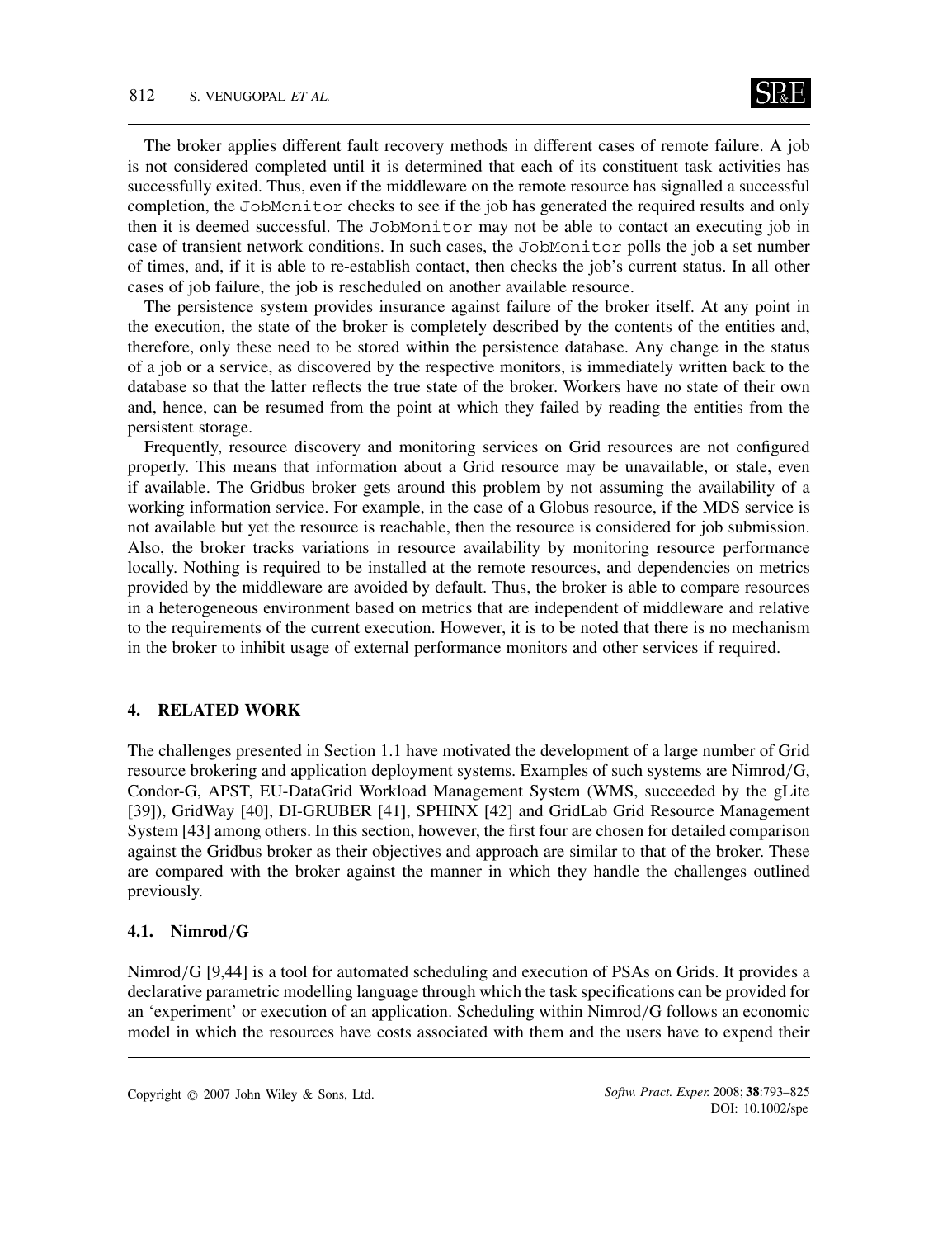budgets in order to execute their jobs on the resources. The user can also specify QoS requirements such as a deadline for finishing the experiment and an option for choosing between a faster yet more expensive execution vis-a-vis a slower but cheaper process. Architecture-wise, Nimrod*/*G consists of a Task Farming Engine (TFE) for managing an execution, a scheduler that talks to various information services and decides on resource allocations, and a dispatcher that creates agents and sends them to remote nodes for execution. An agent can manage more than one job at a remote site.

Nimrod*/*G works with UNIX-based resources enabled through Globus, Legion, PBS, Condor, SGE and others. It has the ability to specify data transfers between any two machines that may be running different Grid middleware. It takes into account different patterns of data usage, such as pipelined data between sequential processes to schedule jobs and to make better use of storage on resources [45]. Nimrod*/*G proposed the Grid economy paradigm and has implementations of four algorithms [46]—*time optimization*, *cost optimization*, *cost–time optimization* and *conservative time optimization*—for scheduling parameter sweep computationally intensive applications. It also implements a number of other scheduling algorithms from APST, leveraging services such as the Network Weather Service (NWS). Nimrod*/*G also provides additional interfaces that expose the functionality through Web Services and Web portals. Moreover, tools like Nimrod*/*O [47] allow users to specify complex search and optimization algorithms.

# **4.2. AppLeS parameter sweep template (APST)**

APST [10] is an environment for scheduling and deploying large-scale PSAs on Grid platforms. APST provides mechanisms for deploying applications on different Grid middleware and schedulers that take into account PSAs with data requirements. APST consists of two processes: the daemon, which deploys and manages applications, and the client, which is a console for the users to enter their input. The input is XML-based and no modification of the application is required for it to be deployed on Grid resources. The APST scheduler allocates resources based on several parameters, including predictions of resource performance, expected network bandwidths and historical data. Examples of scheduling strategies include algorithms that take into account PSAs with shared input files [48] and Divisible Load Scheduling-based algorithms [49]. The scheduler uses a data manager and a compute manager to deploy and monitor data transfers and computations, respectively. These in turn use actuators to talk to the various Grid middleware. A metadata manager talks to different information sources such as NWS [50] and the Globus MDS and supplies the gathered data to the scheduler.

APST supports different low-level Grid middleware through the use of actuators and also allows for different scheduling algorithms to be implemented. However, it is focused towards PSAs. APST provides the ability to specify data repositories of different types in the input file and has a separate data manager to manage data transfers.

# **4.3. Condor-G**

Condor-G [11] is a computational management system that allows users to manage multi-domain, heterogeneous resources running Globus [2] and Condor [51] middleware, as though belonging to a single domain. It combines the harnessing of resources in a single administrative domain provided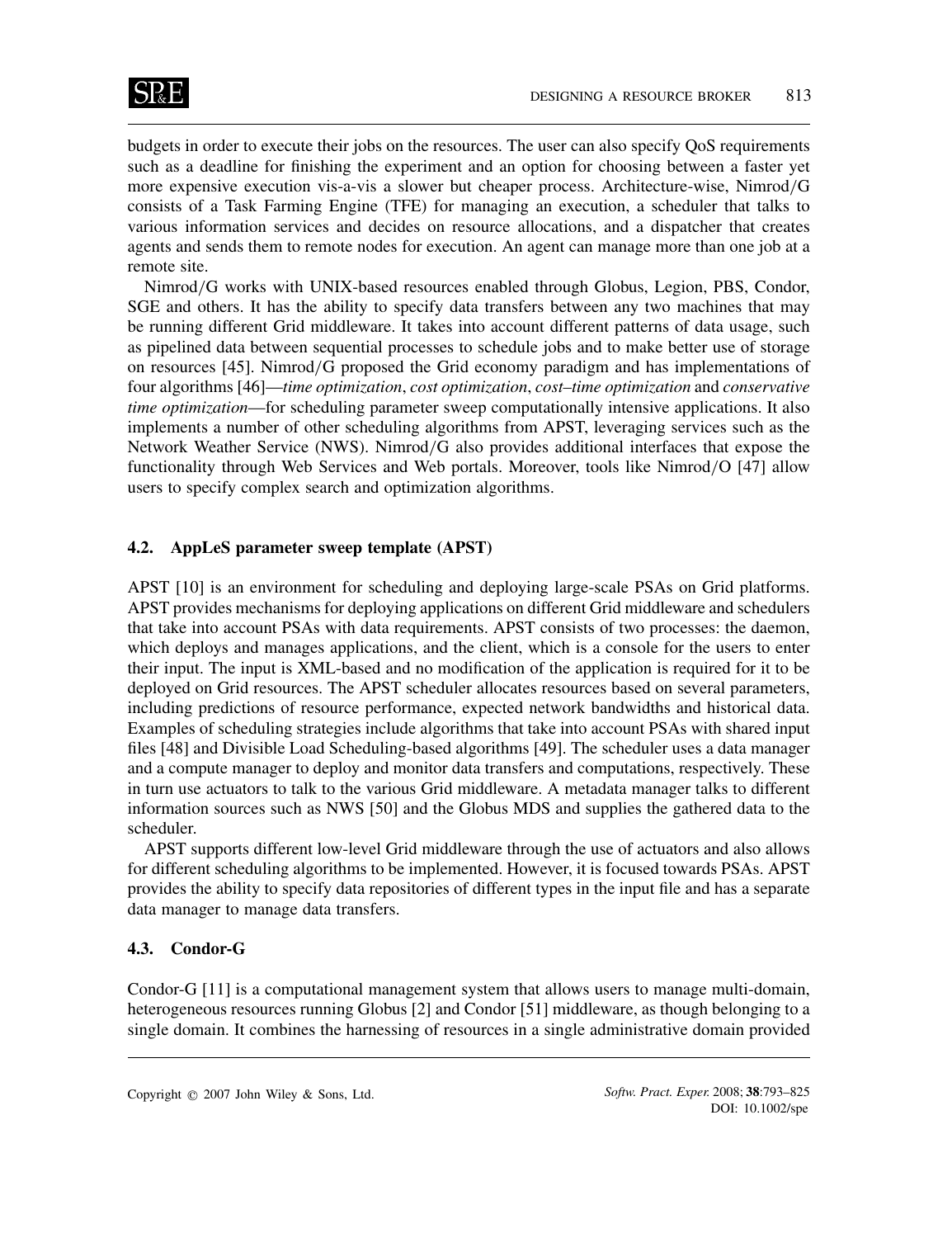by Condor with the resource discovery, resource access and security protocols provided by the Globus Toolkit. At the user side, Condor-G provides API and command line tools to submit jobs, cancel them, query their status and to access log files. A new Grid manager daemon is created for each job request, which then submits the job to the remote Globus gatekeeper that starts a new JobManager process. Condor-G provides 'execute once' semantics by using a two-phase commit protocol for job submission and completion. Fault tolerance is provided on the submission side by a persistent job queue and on the remote side by keeping persistent state of the active job within the JobManager. Jobs are executed on the remote resource within a *mobile sandbox* that traps system calls issued by the task back to the originating system and are check-pointed periodically using Condor mechanisms. This technology, called Condor GlideIn, effectively treats a collection of Grid resources as a Condor pool. Resource brokering is provided by matching user requirements with information available from services such as GRIS and GIIS through the ClassAds [52] mechanism.

Condor-G operates in a Globus and Condor-only environment and installs a virtualization layer at each node at runtime that traps system calls and provides check-pointing facilities. Condor can utilize batch queuing systems such as LSF, PBS and NQE, but only through Globus GRAM protocols. Condor-G provides strong fault tolerance mechanisms as a result of its close integration with the low-level Grid middleware. It implements the two-phase commit protocol for Globus job submission for ensuring that the job is executed only once. Through the GlideIn mechanism, it is able to provide libraries that perform check pointing and job migration and maintains a persistent queue to guard against local failures.

Although Condor-G by itself does not provide any data access functions, it can interface with services such as Kangaroo [53] and Stork [54] that enable it to mediate access to remote files and manage data transfers. Condor-G allows for creation of applications belonging to different models, such as workflows, and supports different scheduling strategies. However, it does not natively support resource costs and has no functions for optimizations based on pricing.

#### **4.4. gLite WMS**

gLite [39] is an integrated middleware package for the EGEE project that consists of modules for security, information and management, data and job management services. Here the focus is on the gLite's WMS package that provides access to resources running various middleware such as Globus, Condor and Storage Resource Manager (SRM). gLite treats resources as Compute Elements (CE) or Storage Elements (SEs) depending on whether they are computational or data resources, respectively. Jobs are generally non-interactive and batch oriented. The gLite WMS handles job scheduling and resource allocation and uses Condor-G for job dispatch and management. The WMS accepts job requests and stores them in its task queue. A matchmaker sub-component matches job requests against resource information stored in an Information Super Market (ISM) subcomponent using the Condor ClassAds mechanism. The WMS uses both eager scheduling (jobs are 'pushed' to the resource) and lazy scheduling (resource 'pulls' or requests for jobs). Data required by a job scheduled at a CE are replicated to the nearest SE.

gLite works within a standardized Grid environment running EGEE middleware and has a standardized client configuration that requires external services such as R-GMA (Relational Grid Monitoring Architecture) Information System. gLite is installed on a dedicated machine and accepts job requests from local and remote clients. Thus, it is a centralized resource-brokering system and,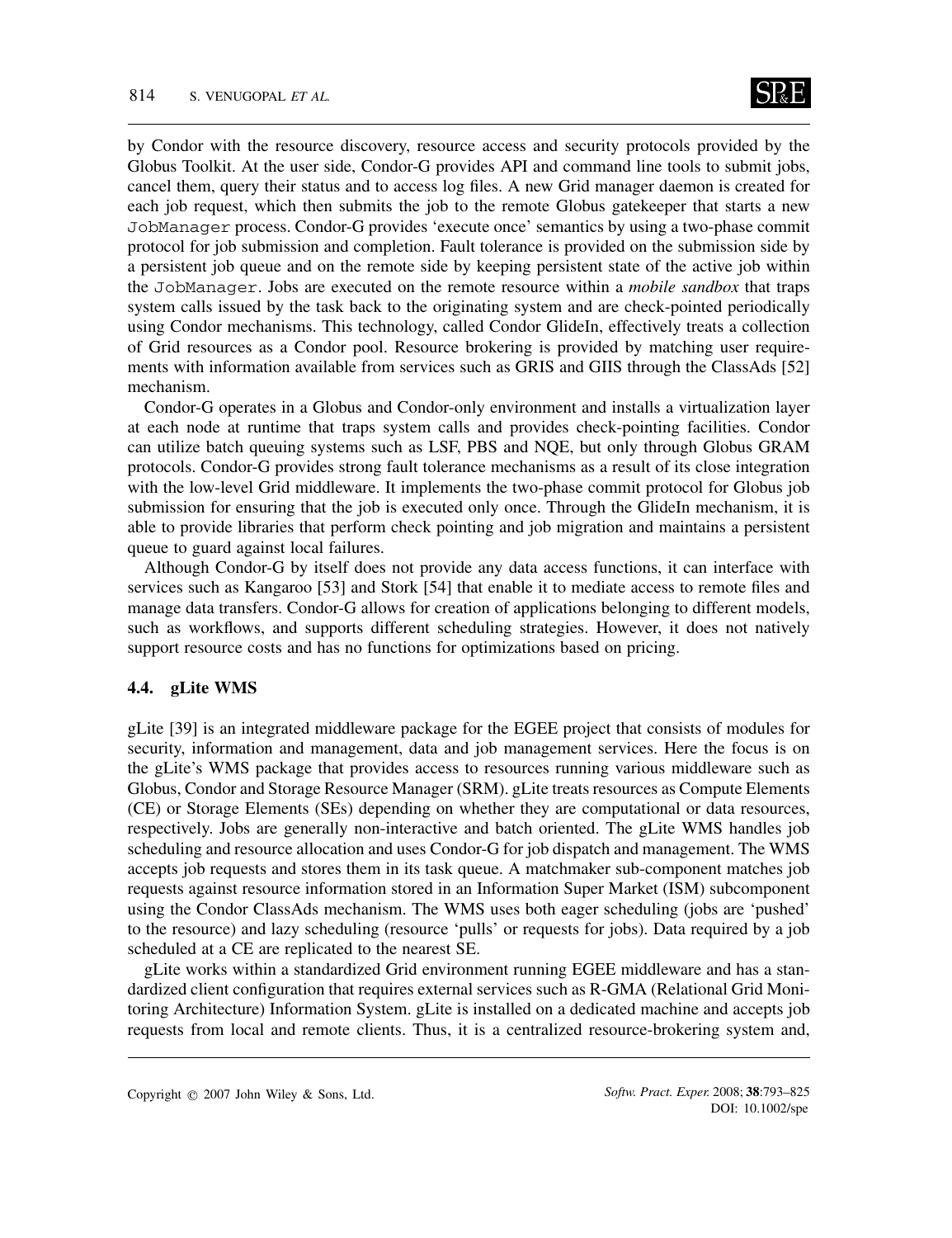

therefore, differs considerably from the other resource brokers which are primarily user-directed, client-focused resource-brokering mechanisms.

gLite automatically schedules replication of the required data for a job with the closest SE to the CE where the job has been scheduled. But, the locations of the data are not taken into account during the selection of the CE itself. That is, gLite does not perform any optimization for reducing the amount of data to be transferred for an execution. gLite interfaces with an accounting module that enables it to keep track of usage and charge users. However, it does not provide any economy-based scheduling of Grid applications.

# **4.5. Comparison**

Table I compares the Gridbus broker and the related work discussed previously against characteristics derived from the challenges listed at the beginning of this chapter. While it may seem unfair to compare the other brokers against requirements that they were not designed for, this comparison is only a discussion of how the design of the Gridbus broker is different and is not a measure of the applicability of the brokers to any situation.

From the table, it can be seen that the design of the Gridbus broker was motivated by different considerations than that of the other brokers. The focus of the Gridbus broker has been on scheduling and executing distributed data-intensive applications on potentially heterogeneous Grid resources. This is in contrast to Condor-G and gLite, which are primarily job management systems, or Nimrod*/*G, which focuses on computationally intensive PSAs. APST schedules jobs so as to reuse data that have already been transferred but the initial location of the data is the client machine or the machine on which the broker is executing. Also, the Gridbus broker has been designed to enable economy-based strategies for Grid scheduling, going beyond the resource pricing provided by Nimrod-G, by supporting services such as market directories and resource accounting. The Gridbus broker is a single-user system, each application execution requires a different instantiation of the broker. This is different from systems such as gLite, which is a centralized resource broker that handles multiple users.

One of the design principles that differentiate the Gridbus broker from the other resource brokers is the support for different Grid middleware. Except APST, the others work with only Globus services, or, in the case of gLite, with resources running only EGEE middleware. This decoupling in the Gridbus broker has been achieved by limiting all middleware dependencies to the execution layer and by not assuming the presence of specific services or libraries on the remote resources. The benefit of this loose coupling of the broker to low-level Grid middleware is that it can utilize a greater number and range of resources. The object-oriented nature of the broker also makes it easy to support any low-level Grid middleware, if required. For example, for compute Grid middleware, all that is required is to extend the ComputeServer and the JobWrapper classes. However, this approach has its disadvantages as well. As mentioned before, Condor-G is able to provide stronger fault tolerance semantics due to its close integration with Globus and because it is able to install a virtualization layer that periodically saves the state of jobs on the resources. Such a feature would require the broker to assume the availability of certain libraries on the resources.

Another distinctive design feature of the Gridbus broker is the equality of all types of services, whether they are compute, data or information services. That is, all the Grid services are treated as first-class citizens. This enables the broker to achieve different kinds of strategies, such as those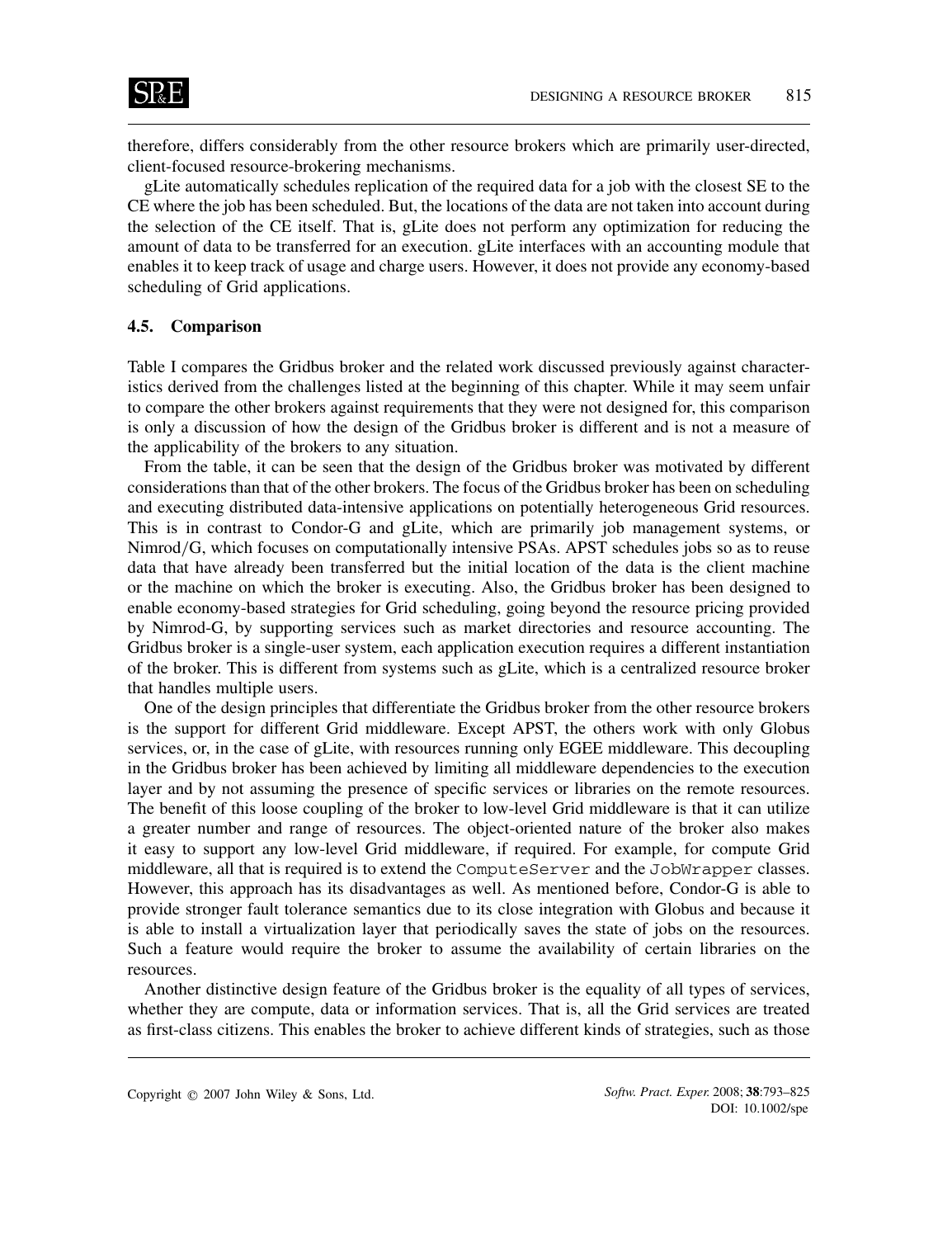

| Characteristics                                                                               | Nimrod/G                                       | <b>APST</b>                    | Condor-G                        | gLite                         | Gridbus                                            |
|-----------------------------------------------------------------------------------------------|------------------------------------------------|--------------------------------|---------------------------------|-------------------------------|----------------------------------------------------|
| I. Service heterogeneity<br>1. Support for different<br>low-level computational<br>middleware | Through<br>Globus,<br>Legion and<br><b>SSH</b> | Through<br>Globus and<br>SSH   | Through<br>Globus and<br>Condor | Only EGEE                     | Through<br>Globus and<br>SSH as well<br>as Alchemi |
| 2. Support for different<br>Data Grid middleware<br>3. Equality of different<br>service types | None<br>N <sub>o</sub>                         | FTP, GridFTP<br>N <sub>o</sub> | Through<br>Stork<br>No          | Only EGEE<br>No               | FTP, GridFTP,<br>SRB<br>Yes                        |
| II. Support for<br>application models<br>1. Basic application<br>model                        | Parameter<br>sweep                             | Parameter<br>sweep             | Single job                      | Single job                    | Independent<br>tasks (jobs<br>and parameter        |
| 2. Support for workflows<br>3. Access to internal<br>entities                                 | External<br>Through<br>database                | External<br>Restricted<br>API  | External<br>Restricted<br>API   | External<br><b>Client API</b> | sweep)<br>Internal<br>Fully<br>programmable        |
| III. Realization of user                                                                      |                                                |                                |                                 |                               |                                                    |
| objectives<br>1. Scheduling based on<br>location of data                                      | N <sub>0</sub>                                 | Yes                            | N <sub>0</sub>                  | N <sub>0</sub>                | Yes                                                |
| 2. Third-party data<br>transfers                                                              | Yes                                            | Yes                            | Through<br>Stork                | Data<br>Replication           | Yes                                                |
| 3. Late binding of data<br>locations to jobs                                                  | No                                             | Yes                            | Through<br>Stork and            | No                            | Yes                                                |
| 4. Access to dynamic<br>network information                                                   | Yes                                            | Yes                            | Kangaroo<br>N <sub>0</sub>      | No                            | Yes                                                |
| 5. Resource pricing and                                                                       | Yes                                            | No                             | No                              | No                            | Yes                                                |
| cost-based scheduling<br>6. Managing multiple<br>credentials across VOs                       | No                                             | No                             | N <sub>0</sub>                  | No                            | Yes                                                |
| IV. Infrastructure<br>1. Check pointing of jobs                                               | Yes                                            | No                             | Yes                             | Through<br>Condor-G           | No                                                 |
| 2. Execute once<br>semantics                                                                  | No                                             | No                             | <b>Yes</b>                      | Through<br>Condor-G           | Yes                                                |
| 3. Local persistent store                                                                     | Yes                                            | Yes                            | Yes                             | Yes                           | Yes                                                |
| 4. Dependencies on<br>remote services                                                         | Yes                                            | No                             | No                              | Yes                           | No                                                 |

Table I. Comparison between the broker and related work.

which give more prominence to data rather than computational requirements. The other brokers, with the exception of APST, focus on the computational aspect of the jobs. While these handle data in different ways—for example, Condor-G presents the data requirements of an application to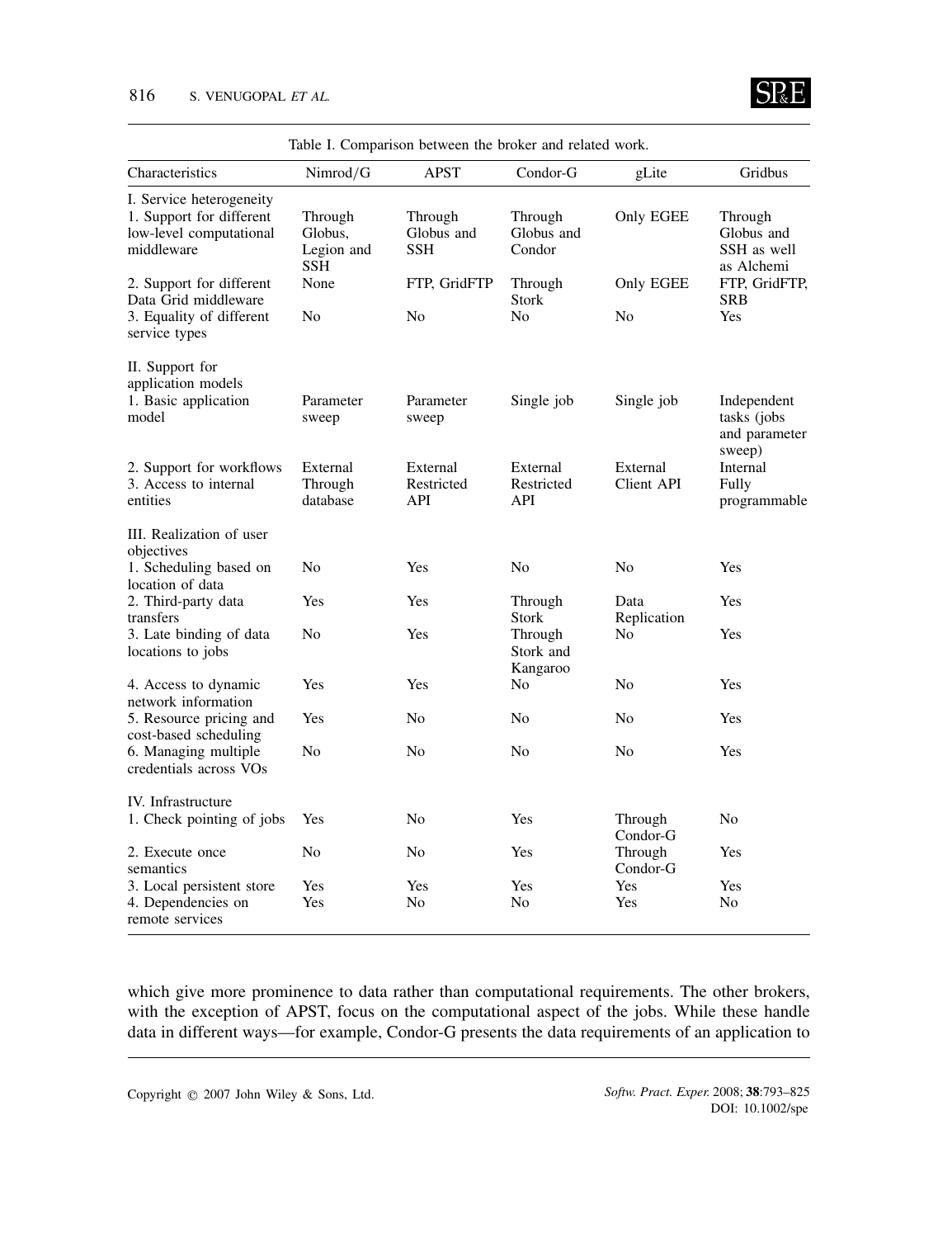Stork to handle while gLite simply replicates it on demand—they do not generally have strategies to choose a specific data repository at runtime based on current network conditions. The Gridbus broker has been designed to provision for such requirements.

# **5. PERFORMANCE EVALUATION**

The Gridbus broker has been evaluated in the context of application deployment in several case studies published previously [12,32,34,55]. In this section, however, we evaluate the performance of the internal elements of the broker alone, both on the client machine and in its interactions with remote middleware. From the previous discussion, it can be seen that the broker is designed to be a general-purpose resource broker for executing large, data-intensive, coarse-grained distributed applications over global Grids. That is, its design was determined by generic requirements of distributed Grid applications and was not tied down to a specific application or remote Grid middleware. The first set of experiments examines the implications of this design on the performance of the broker on the machine on which it is running. However, the broker's performance is determined not only by its architecture and design but also by its interactions with the remote middleware. The second set of experiments evaluates the various overheads incurred due to meta-scheduling and remote execution on the jobs.

In these experiments, we used a 'synthetic' batch job that computes a mathematical function and enables us to vary the job length and data files used for simulating long-running and data-intensive jobs, respectively.

# **5.1. Performance of the broker on its host**

The workload of the broker is determined by its job and the service objects. Therefore, the experiments that follow are divided into two parts: one with increasing number of jobs, and the other with increasing number of compute resources, or ComputeServer objects. The metrics measured were the maximum heap memory accessed and the number of threads (transient and persistent) spawned by the broker during the execution. The broker was executed as a command-line program on a machine with Intel Xeon CPU and 2 GB of RAM running Redhat Linux 8.0 with version 1.4.3 of the Java Virtual Machine (JVM) installed. The remote computing resources used in this experiment are given in Table II and contain three clusters that are running job management systems such as PBS and SGE in conjunction with Globus.

Figure 13 shows the graphs of the heap memory accessed by the broker and the average number of threads spawned by the broker during a single execution. In Figure 13(a) the number of jobs was increased from 20 to 2000 and a single compute resource was used throughout, while in Figure 13(b) the number of compute resources was increased from 1 to 4 and the number of jobs was kept constant at 1000.

It can be seen from Figure 13(a) that the average number of threads remains between 25 and 27, while the maximum heap size increases from 29 to 57 MB when the number of jobs increases from 20 to 2000. Therefore, the average number of threads spawned is almost constant and there is only a two times increase in heap memory size for a 100 times increase in workload. In contrast, the average number of threads spawned increases slowly from 25 to 29, while the maximum heap size accessed increases from 30 to 100 MB. This can be explained as below.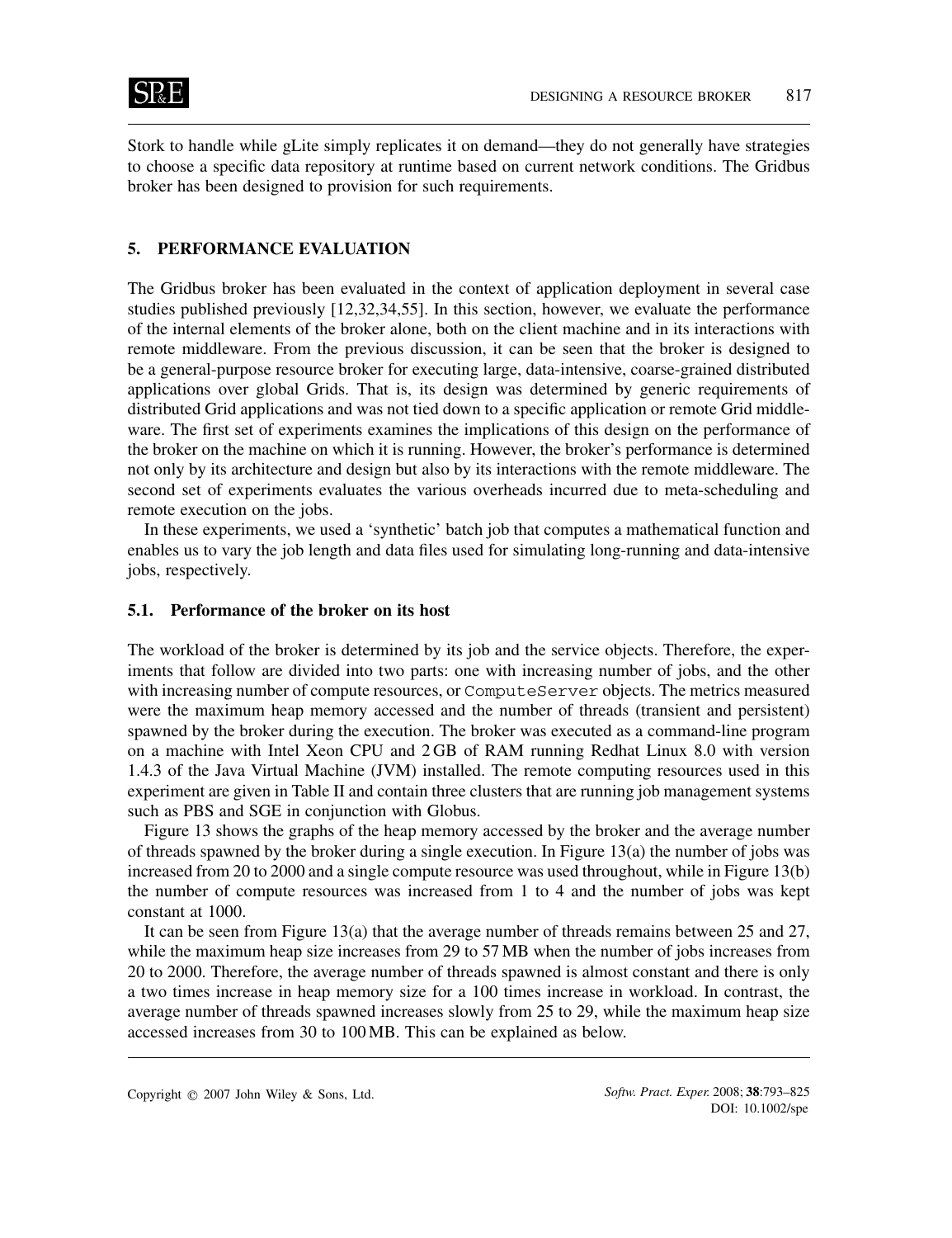| Organization                                               | Node details (Hostname, Architecture)                                       | Grid Middleware    |
|------------------------------------------------------------|-----------------------------------------------------------------------------|--------------------|
| University of Melbourne, Australia                         | belle.cs.mu.oz.au IBM<br>eServer, 4 CPU, 2GB RAM, 70 GB<br>HD, RH Linux 8.0 | Globus 2.4         |
| University of Melbourne, Australia                         | manjra.csse.unimelb.edu.au,<br>Linux Cluster, 13 nodes                      | Globus $4.0 + PBS$ |
| Victorian Partnership for Advanced<br>Computing, Melbourne | ng1. vpac.org, Linux Cluster,<br>16 nodes,                                  | Globus $2.4 + PBS$ |
| Universidad Complutense Madrid,<br>Spain                   | aquila.dacya.ucm.es, Linux<br>Cluster                                       | Globus $4.0 + SGE$ |
| Universidad Complutense Madrid,<br>Spain                   | draco.dacya.ucm.es                                                          | Globus 4.0         |

Table II. The set of Grid resources used for the experiment.



Figure 13. Average heap size and average thread count for the broker for (a) increasing number of jobs and (b) increasing number of compute resources.

The only threads within the broker that are constantly running throughout an execution are the ServiceMonitor, the Scheduler and the JobMonitor. These perform tasks that involve interaction with remote resources, such as probing a compute resource, dispatching a batch of jobs and probing remote jobs by spawning time-limited transient threads. This is so because remote interactions are prone to failures and may cause bottlenecks within the broker if carried out in sequence. Also, the Scheduler loads only a subset of jobs (which we term as the 'active set') from the database into the memory at a time. The size of the active set is configurable by the user and also depends on the memory available for the broker. The size of the active set was 20 jobs throughout this experiment. Therefore, the increase in the number of jobs did not translate to a similar increase in the heap size accessed. For the same reason, the number of threads was more or less constant even as the size of the workload (number of jobs) increased. However, when the number of compute resources increases, the number of transient threads probing them increases as well. Also, the corresponding objects (ComputeServices and related objects) reside in the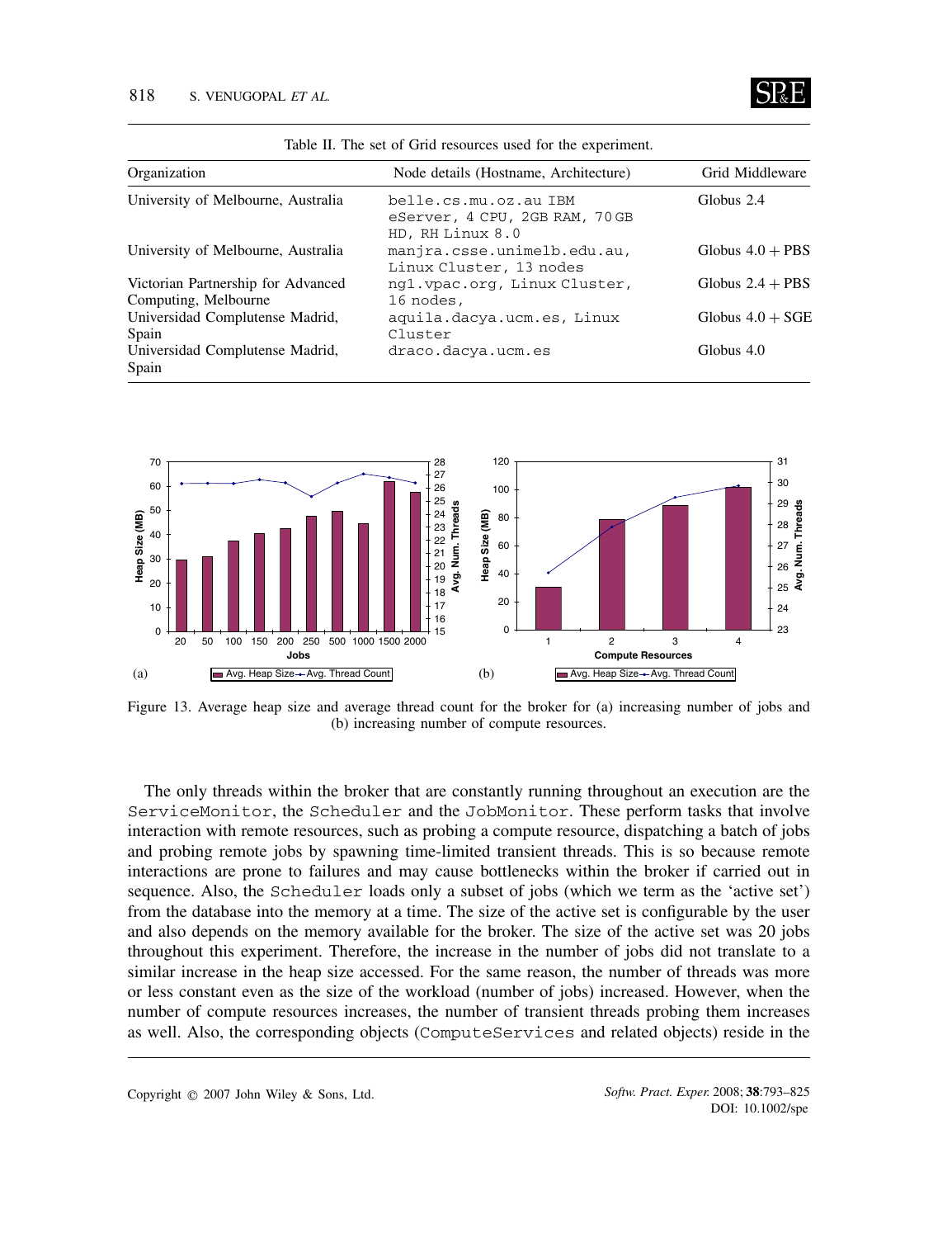

memory throughout an execution. Therefore, the memory usage increases with increasing number of services.

# **5.2. Interaction with remote middleware**

Two experiments were performed, varying over different job profiles and over different middleware. For each variation, the following four metrics were measured:

- 1. *Time for submission*: This is measured as the time span between the instant the job was 'mapped' to a grid resource by the broker scheduler and the instant when the job handle was retrieved from the remote middleware system. This measure provides the time taken by the dispatcher to submit a mapped job to its chosen compute resource.
- 2. *Total querying time*: This is the total time spent for a job in querying its status on the remote node. It is measured as the sum of the times taken for each query at periodic intervals.
- 3. *Time for termination*: This is the time spent for terminating and cleaning up after a job is indicated as completed by the remote middleware. This, therefore, includes the time to retrieve the output files from the resource and the time to delete the directories created by the job on the remote resource.
- 4. *Job wallclock time*: This is measured as the difference between the time the job was submitted to the remote resource and the time the job was completed.

Each of the metrics is reported as a 'per job' value calculated as an average over a set of 50 jobs. The first experiment used one of the Grid resources from Table II (ng1.vpac.org) running Globus 2.4. The broker was executed as a non-interactive command-line program on a notebook computer (running Microsoft Windows XP, with an Intel Pentium M 2 GHz processor and 2 GB RAM). The application binaries were installed on the remote middleware, and hence the times shown do not include the time required for actually copying the application itself. The tests were run against different job profiles shown in Table III.

Figure 14 shows the distribution of time taken by simple, data-intensive and compute-intensive jobs in various stages of a job execution on a Globus 2.4 resource. The time to dispatch a job to the remote resource is similar for both simple and computationally intensive jobs, but is higher for data-intensive jobs as it includes the time to stage in the input data file to the remote node. The jobs were queried every 12 s and, therefore, the aggregate time spent by the broker to query a job naturally increases with the length of the job. This measure does not affect the wallclock time as the querying occurs on the broker's end. The termination time is almost equal for all the jobs as only the standard output and standard error files for the job are copied in all the three cases.

| Job profile       | Job length (min) (approx.) | Data requirements $(I/O)$ (MB) |
|-------------------|----------------------------|--------------------------------|
| Simple            | 0.5                        |                                |
| Data intensive    |                            | $100$ (approx.)                |
| Compute intensive |                            |                                |

Table III. Profile of jobs used in experiments.

Copyright q 2007 John Wiley & Sons, Ltd. *Softw. Pract. Exper.* 2008; **38**:793–825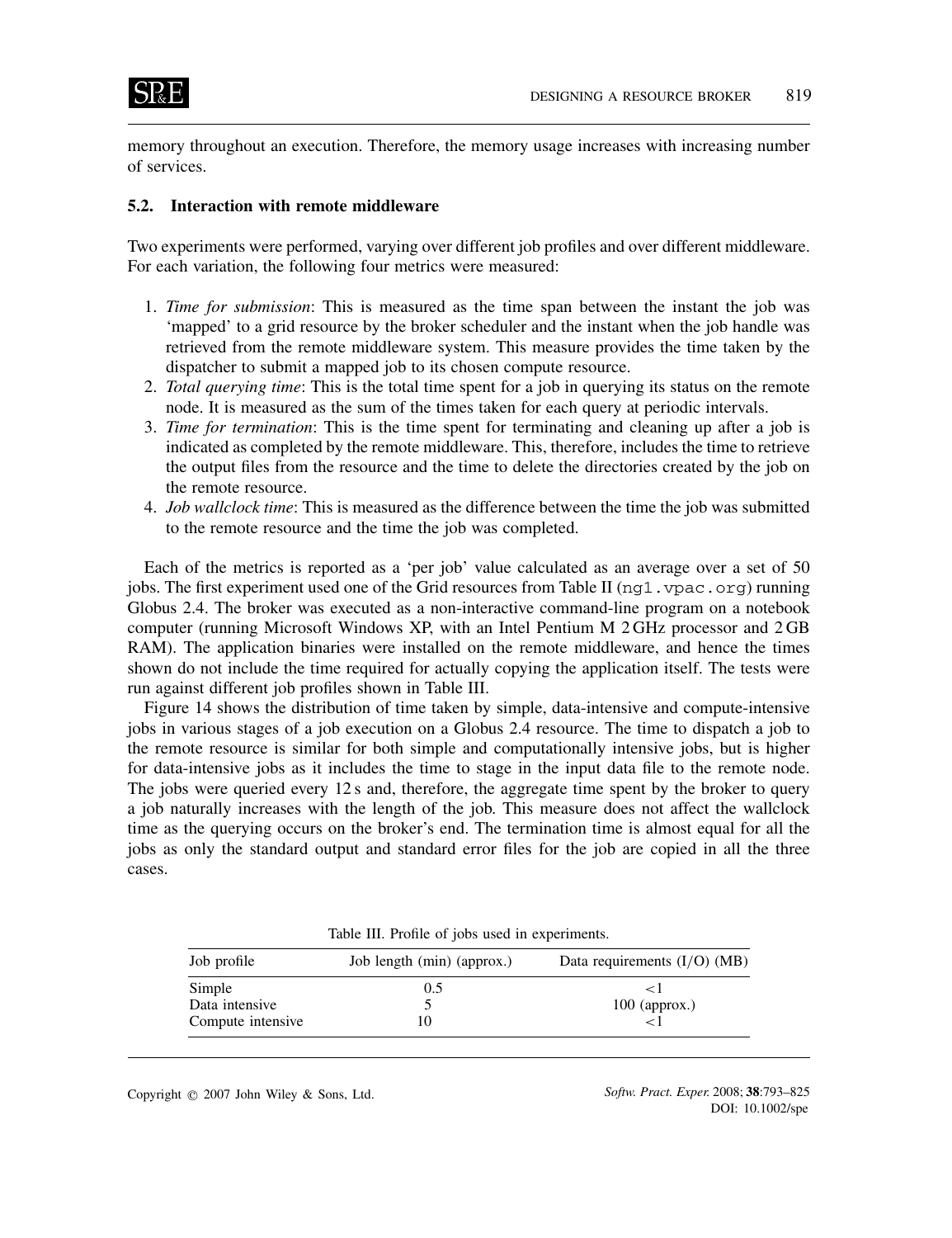

Figure 14. A comparison of remote interaction overheads for different job types (GT2).



Figure 15. Comparison of dispatch, termination and query times for different middleware on a single machine.

Copyright q 2007 John Wiley & Sons, Ltd. *Softw. Pract. Exper.* 2008; **38**:793–825

DOI: 10.1002/spe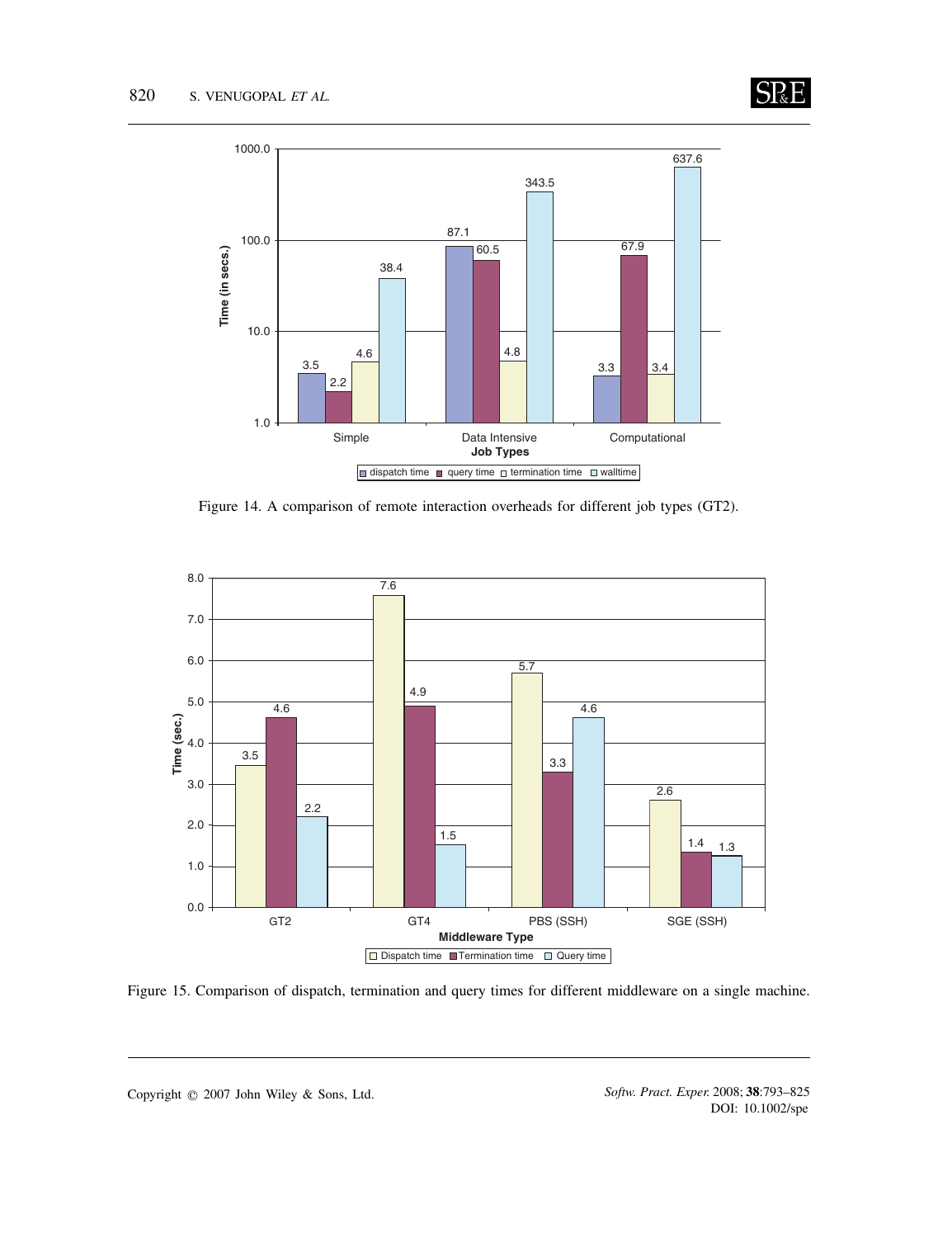The last experiment was performed by installing four low-level grid middleware—Globus 2 (GT2), Globus 4 (GT4), PBS and SGE—on a single machine, which in this case was a cluster in our department (manjra.csse.unimelb.edu.au). The broker was started on another server machine within our department (belle.csse.unimelb.edu.au). All the four middleware were tested with a set of 50 jobs following the simple profile in Table III. PBS and SGE were tested by direct invocation of commands through SSH. Figure 15 displays the results of this experiment.

It can be seen here that the highest dispatch time is observed for GT4, which could be due to the effect of Web-service-based messaging, resulting in extra delays for serializing and deserializing XML messages. GT2 incurs a higher overhead than SGE, which is probably due to the additional burden of security and encryption offered by the GSI libraries. The PBS and SGE dispatchers in the broker were expected to perform on par; however, we see that PBS has incurred higher overheads in all cases. This is an issue specific to the PBS implementation in the broker.

# **6. LESSONS LEARNT FROM OUR EXPERIENCE**

The development of the Gridbus broker with focus on data-intensive applications was initiated in early 2003; since then, it has undergone several version changes and feature additions. While the three-layer architecture has remained unchanged from the very beginning of the broker, the design has been updated several times to include new features and to increase performance. We summarize the lessons that we have learnt in this interval in the following points:

- 1. *Dealing with heterogeneity*: As mentioned in Section 3.3.1, the broker does not follow a specific interaction model with remote middleware or assume the availability of certain libraries on the resources. The presence of Grid middleware also presented with another layer of heterogeneity on top of the one caused by the presence of multiple operating systems. For example, the Globus Toolkit, which is the most popular Grid middleware in terms of deployment, has progressed from version 2*.x* through to 4*.x* over the span of 5 years. Each of these version changes has involved paradigm shifts—from RPC (Remote Procedure Calls) to OGSI (Open Grid Service Infrastructure) to WSRF—and are, therefore, mostly incompatible with each other. Large Grid infrastructures such as UK e-Science project, TeraGrid in the U.S. and Australia's own APAC Grid have struggled to keep up with these changes and to port Grid applications from one version to another. In many cases, for example, in the EGEE project in Europe and the LHC Grid project, Globus 2*.x* is still used at the time of writing due to the massive investment in applications, personnel and training around the existing infrastructure. The Gridbus broker was initiated at a time when OGSI had just been introduced. Therefore, its architecture and the design evolved out of the need to easily port between different versions of Grid middleware, and were later generalized to cover all different types of middleware.
- 2. *Thread control*: The first version of the broker created a thread for every active job. However, as we realized soon, this was not scalable and also caused problems with thread synchronization. Also, when used within Web portals, the broker would not exit cleanly sometimes as some of the threads would remain suspended. Eventually, we re-designed the core to have only three main threads which fire off short-lived threads when interacting with remote resources. As mentioned earlier, the transient threads are also provided with time-outs to ensure that they will exit and be removed from the virtual machine (VM).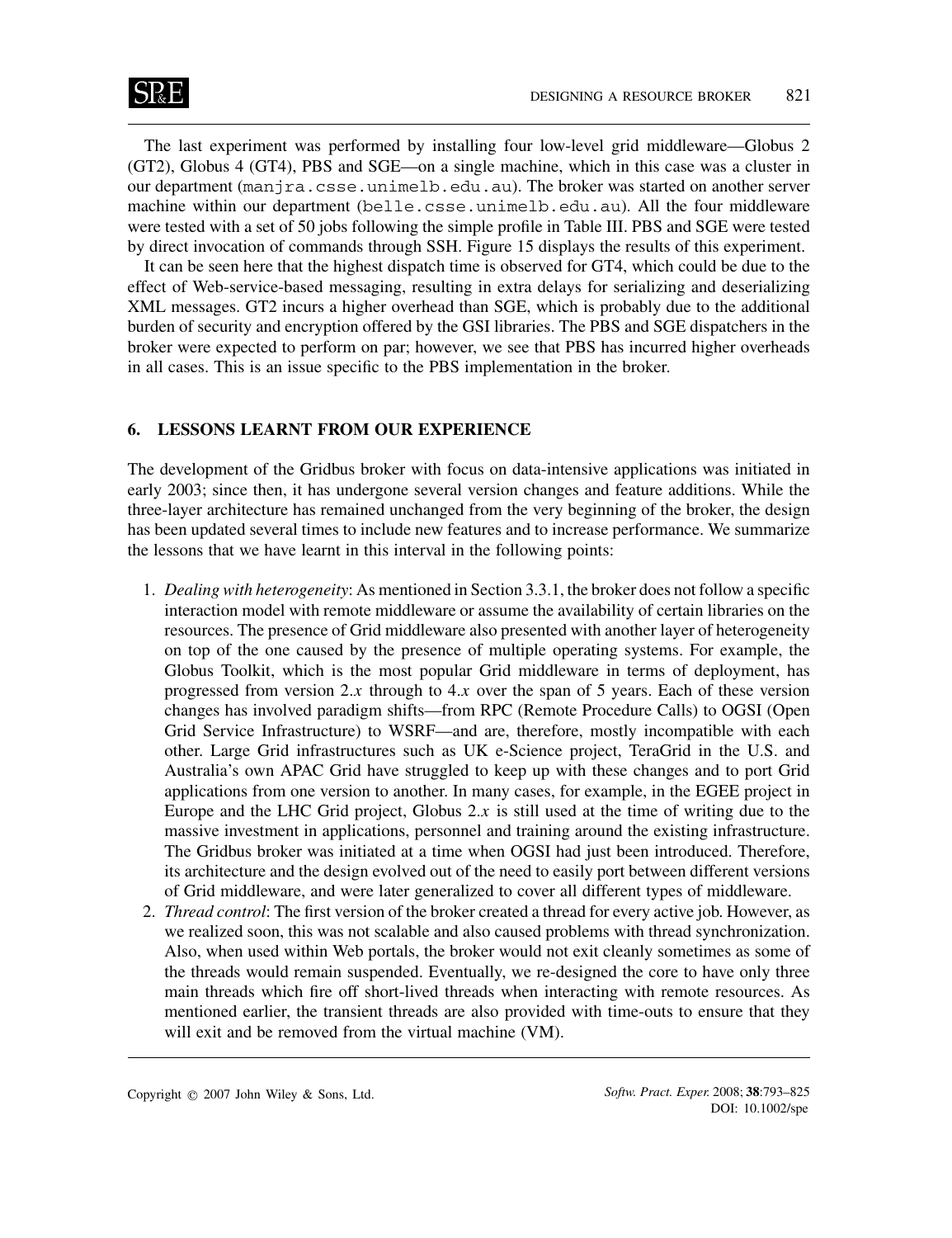3. *Handling multiple broker instances*: Up to version 2.2 of the broker, a properties file was provided to set up certain user-configurable parameters (e.g. location of credentials, polling time). Reference to this file (as a Java Properties object) was made static so that any component within the broker was able to access this file during runtime. However, this caused severe problems when two or more brokers were initiated within a Web portal container as they shared the reference to the same Properties object within the same VM. This was remedied by providing persistence and a unique ID for each instance of the broker so that the properties can be referenced by the ID of the instance.

It has to be noted that issues 2 and 3 in the list above arose when the broker was applied to the portal environment. Prior to this, it was only used in command line environments where there was only one instance of the broker running inside a single VM. This is an example of how adapting to different user environments involves solving different challenges.

#### **7. SUMMARY AND CONCLUSION**

In this paper we have presented the architecture and design of Gridbus Broker that is motivated by the challenges and requirements of presenting an abstract interface for users and applications to distributed and heterogeneous Grid resources. We have shown how the presented design meets these requirements and how these differentiate it from the designs of similar Grid resource brokers. We have also presented two experiments that measured the effect of the design choices both on the performance of the broker on its host machine and on its interactions with remote resources. Lastly, we presented the lessons learnt from our development experience.

The Gridbus broker now presents a platform on which enhanced resource-brokering strategies can be developed and deployed. Such strategies may involve use of artificial intelligence techniques for task scheduling, task allocation that takes into account varying prices and resource demand, and resource selection using predictive techniques. One of the requirements for meeting users' QoS guarantees is the ability to reserve resources in advance. At the time of writing, standards are being evolved to enable reservation in resource managers. The broker also needs to work with resources with such abilities. The broker is also being extended to support more application models. For example, the broker was recently modified to provide an environment for describing and executing workflows based on work previously performed in the GRIDS Lab [56]. This was done without modifying the existing entities. This exercise will be the subject of a future publication.

To conclude, it can be stated that the design of the Gridbus broker has been successful in meeting its requirements. It provides an environment which users and developers can exploit to derive the maximum out of the available Grid services without having to worry about dealing with the challenges of heterogeneity and dynamic variations in availability.

#### **ACKNOWLEDGEMENTS**

We would like to thank Prof. Christoph Reich (Furtwangen University, Germany) for his help with the profiling of the broker on the local machine. We would also like to thank VPAC and University Complutense Madrid for allowing us to use their resources for our experiments. We are grateful to David Abramson (Monash University, Australia) and Henri Casanova (University of Hawaii, U.S.A.) for their comments regarding the comparison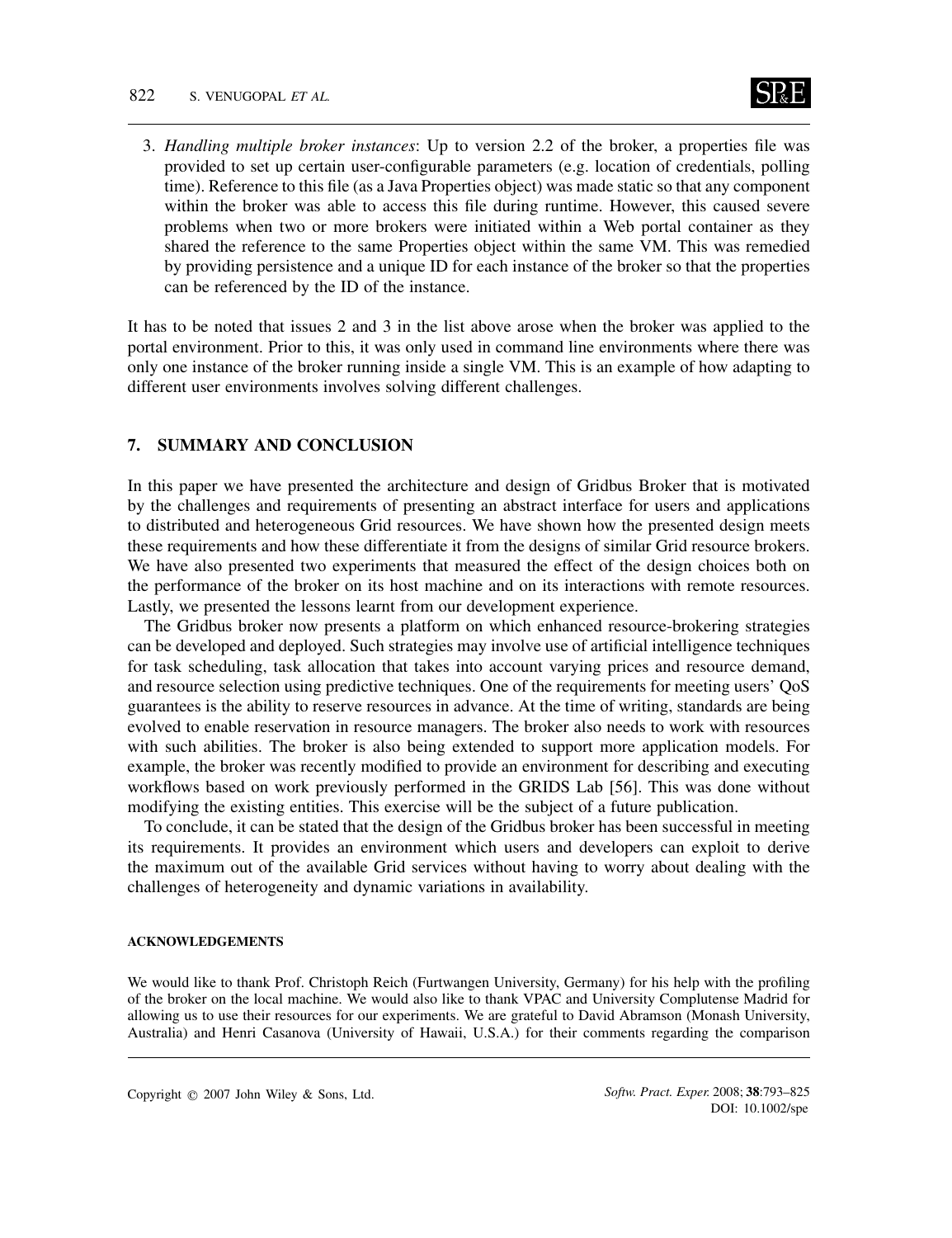between the Gridbus broker and related systems. We would like to acknowledge all the developers who have contributed to the Gridbus broker over the years and the users who have provided suggestions that have led to many enhancements. This work is partially supported by a Discovery Project grant from the Australian Research Council and an International Science Linkage Grant from the Australian Government's Department of Education, Science and Training (DEST).

#### **REFERENCES**

- 1. Foster I, Kesselman C (eds.). *The Grid*: *Blueprint for a Future Computing Infrastructure*. Morgan Kaufmann: U.S.A., 1999.
- 2. Foster I, Kesselman C. Globus: A metacomputing infrastructure toolkit. *International Journal of Supercomputer Applications* 1997; **11**(2):115–128.
- 3. Chapin S, Karpovich J, Grimshaw A. The Legion resource management system. *Proceedings of the 5th Workshop on Job Scheduling Strategies for Parallel Processing (JSSPP)*, San Juan, Puerto Rico, (*Lecture Notes in Computer Science*, vol. 1659). Springer: Berlin, Germany, 1999.
- 4. Casanova H, Dongarra J. NetSolve: A network server for solving computational science problems. *Proceedings of the 1996 ACM/IEEE Conference on Supercomputing (SC '96)*, Pittsburgh, PA, U.S.A. IEEE Computer Society Press: Los Alamitos, CA, U.S.A., 1996.
- 5. Nakada H, Sato M, Sekiguchi S. Design and implementation of Ninf: Towards a global computing infrastructure. *Future Generation Computing Systems* 1999; **15**(5–6):649–658.
- 6. Allen G, Benger W, Goodale T, Hege H-C, Lanfermann G, Merzky A, Radke T, Seidel E, Shalf J. The cactus code: A problem solving environment for the grid. *Proceedings of the 9th International Symposium on High Performance Distributed Computing (HPDC-9)*, Pittsburgh, U.S.A. IEEE Computer Society Press: Los Alamitos, CA, U.S.A., 2000.
- 7. Berman F, Chien A, Cooper K, Dongarra J, Foster I, Gannon D, Johnsson L, Kennedy K, Kesselman C, Mellor-Crumme J, Reed D, Torczon L, Wolski R. The GrADS project: Software support for high-level grid application development. *International Journal of High Performance Computing Applications* 2001; **15**(4):327–344.
- 8. Berman F, Wolski R. The AppLeS project: A status report. *Proceedings of the 8th NEC Research Symposium*, Berlin, Germany, 1997.
- 9. Buyya R, Abramson D, Giddy J. Nimrod*/*G: An architecture for a resource management and scheduling system in a global computational grid. *Proceedings of the 4th International Conference on High Performance Computing in Asia-Pacific Region (HPC Asia 2000)*, Beijing, China. IEEE Computer Society Press: Los Alamitos, CA, U.S.A., 2000.
- 10. Casanova H, Obertelli G, Berman F, Wolski R. The AppLeS parameter sweep template: User-level middleware for the grid. *Proceedings of the 2000 ACM/IEEE Conference on Supercomputing (SC'00)*, Dallas, TX. IEEE Computer Society Press: Los Alamitos, CA, U.S.A., 2000.
- 11. Frey J, Tannenbaum T, Livny M, Foster I, Tuecke S. Condor-G: A computation management agent for multi-institutional grids. *Cluster Computing* 2002; **5**(3):237–246.
- 12. Venugopal S, Buyya R, Winton L. A grid service broker for scheduling e-Science applications on global data grids. *Concurrency and Computation*: *Practice and Experience* 2006; **18**(6):685–699.
- 13. Foster I, Kesselman C, Tuecke S. The anatomy of the grid: Enabling scalable virtual organizations. *International Journal of High Performance Computing Applications* 2001; **15**(3):200–222.
- 14. Baker M, Buyya R, Laforenza D. Grids and grid technologies for wide-area distributed computing. *Software—Practice and Experience* 2002; **32**(15):1437–1466.
- 15. Vraalsen F, Aydt R, Mendes C, Reed D. Performance contracts: Predicting and monitoring grid application behavior. *Proceedings of the 2nd International Workshop on Grid Computing (GRID 2001)*, Denver, CO, (*Lecture Notes in Computer Science*, vol. 2242). Springer: Berlin, Germany, 2001.
- 16. Yu J, Venugopal S, Buyya R. A market-oriented grid directory service for publication and discovery of grid service providers and their services. *Journal of Supercomputing* 2006; **36**(1):17–31.
- 17. Czajkowski K, Fitzgerald S, Foster I, Kesselman C. Grid information services for distributed resource sharing. *Proceedings of 10th IEEE International Symposium on High Performance Distributed Computing (HPDC-10)*. IEEE Computer Society Press: U.S.A., 2001.
- 18. Eriksson H-E, Penker M. *Business Modeling with UML*: *Business Patterns at Work*. Wiley: New York, U.S.A., 2000.
- 19. Bjorkander M, Kobryn C. Architecting systems with UML 2.0. *IEEE Software* 2003; **20**(4):57–61.
- 20. Abramson D, Sosic R, Giddy J, Hall B. Nimrod: A tool for performing parametrised simulations using distributed workstations. *Proceedings of the 4th IEEE International Symposium on High Performance Distributed Computing (HPDC '95)*, Pentagon City, VA, U.S.A. IEEE Computer Society Press: Los Alamitos, CA, U.S.A., 1995.
- 21. Anjomshoaa A, Brisard F, Drescher M, Fellows D, Ly A, McGough S, Pulsipher D, Savva A. Job submission description language (JSDL) specification, version 1.0. *Technical Report*, Global Grid Forum, 2005.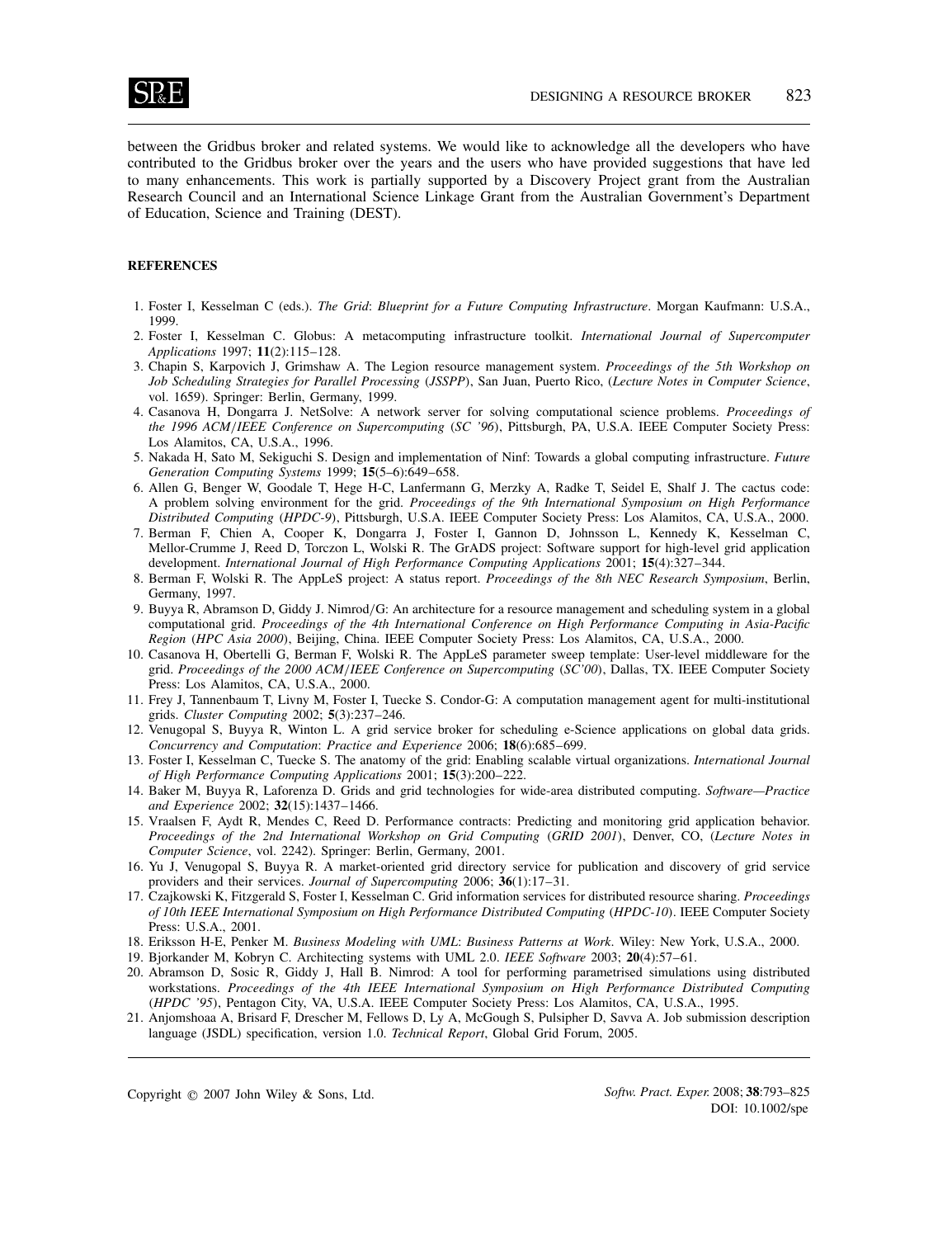- 22. von Laszewski G, Foster I, Gawor J, Lane P. A Java commodity grid kit. *Concurrency and Computation*: *Practice and Experience* 2001; **13**(8–9):643–662.
- 23. Bayucan A, Henderson R, Lesiak C, Mann B, Proett T, Tweten D. Portable batch system: External reference specification. *Technical Report*, MRJ Technology Solutions, 1999.
- 24. Gentzsch W. Sun grid engine: Towards creating a compute power grid. *Proceedings of the 1st International Symposium on Cluster Computing and the Grid (CCGRID '01)*, Brisbane, Australia. IEEE Computer Society Press: Los Alamitos, CA, U.S.A., 2001.
- 25. Luther A, Buyya R, Ranjan R, Venugopal S. Peer-to-peer grid computing and a .NET-based Alchemi framework. *High Performance Computing*: *Paradigm and Infrastructure*. Wiley: U.S.A., 2005.
- 26. Erwin DW, Snelling DF. UNICORE: A grid computing environment. *Proceedings of the 7th International Euro-Par Conference on Parallel Processing (Euro-Par '01)*, Manchester, U.K. Springer: Berlin, Germany, 2001.
- 27. Litzkow M, Livny M, Mutka MW. Condor—A hunter of idle workstations. *Proceedings of the 8th International Conference of Distributed Computing Systems (ICDCS 1988)*, San Jose, CA, U.S.A. IEEE Computer Society Press: Los Alamitos, CA, U.S.A., 1988.
- 28. Kramer D, MacInnis M. Utilization of a local grid of Mac OS X-based computers using Xgrid, Poster Paper. *Proceedings of the 13th IEEE International Symposium on High Performance Distributed Computing (HPDC '04)*, Honolulu, HI, U.S.A. IEEE Computer Society Press: Los Alamitos, CA, U.S.A., 2004.
- 29. Foster I, Czajkowski K, Ferguson D, Frey J, Graham S, Maguire T, Snelling D, Tuecke S. Modeling and managing state in distributed systems: the role of OGSI and WSRF. *Proceedings of the IEEE* 2005; **93**(3):604–612.
- 30. Czajkowski K, Foster I, Karonis N, Kesselman C, Martin S, Smith W, Tuecke S. A resource management architecture for metacomputing systems. *Proceedings of the Workshop on Job Scheduling Strategies for Parallel Processing (JSSPP)*, (*Lecture Notes in Computer Science*, vol. 1459), Feitelson DG, Rudolph L (eds). Springer: Berlin, Germany, 1998.
- 31. Czajkowski K, Foster I, Kesselman C. Resource co-allocation in computational grids. *Proceedings of the Eighth IEEE International Symposium on High Performance Distributed Computing (HPDC '99)*, Redondo Beach, CA, U.S.A. IEEE Computer Society Press: Los Alamitos, CA, U.S.A., 1999.
- 32. Gibbins H, Nadiminti K, Beeson B, Chhabra RK, Smith B, Buyya R. The Australian BioGrid portal: Empowering the molecular docking research community. *Proceedings of the 3rd APAC Conference and Exhibition on Advanced Computing, Grid Applications and eResearch (APAC 2005)*, Gold Coast, Australia, 2005.
- 33. Dias de Assuncao M, Nadiminti K, Venugopal S, Ma T, Buyya R. An integration of global and enterprise grid computing: Gridbus broker and Xgrid perspective. *Proceedings of the 4th International Conference on Grid and Cooperative Computing (GCC 2005)*, Beijing, China, (*Lecture Notes in Computer Science*). Springer: Berlin, Germany, 2005.
- 34. Kolbe S, Ma T, Liu W, Soh W, Buyya R, Egan G. A platform for distributed analysis of neuroimaging data on global grids. *Proceedings of the 1st IEEE International Conference on e-Science and Grid Computing (e-Science 2005)*, Melbourne, Australia. IEEE Computer Society Press: Los Alamitos, CA, U.S.A., 2005.
- 35. Soh H, Haque S, Liao W, Nadiminti K, Buyya R. GTPE: A thread programming environment for the grid. *Proceedings of the 13th International Conference on Advanced Computing and Communications (ADCOM 2005)*, Coimbatore, India, 2005.
- 36. Buyya R, Abramson D, Giddy J, Stockinger H. Economic models for resource management and scheduling in grid computing. *Concurrency and Computation*: *Practice and Experience* 2002; **14**(13–15):1507–1542.
- 37. Barmouta A, Buyya R. GridBank: A grid accounting services architecture (GASA) for distributed systems sharing and integration. *Proceedings of Workshop on Internet Computing and E-Commerce*: *17th Annual International Parallel and Distributed Processing Symposium (IPDPS 2003)*, Nice, France. IEEE Computer Society Press: Los Alamitos, CA, U.S.A., 2003.
- 38. Venugopal S, Buyya R. A deadline and budget constrained scheduling algorithm for e-Science applications on data grids. *Proceedings of the 6th International Conference on Algorithms and Architectures for Parallel Processing (ICA3PP-2005)*, Melbourne, Australia, (*Lecture Notes in Computer Science*, vol. 3719). Springer: Berlin, Germany, 2005.
- 39. Lamanna M, Koblitz B, Chen T, Ueng W, Herrala J, Liko D, Maier A, Moscicki J, Peters A, Orellana F, Pose V, Demichev A, Feichtinger D. Experiences with the gLite Grid Middleware. *Proceedings of Conference on Computing in High Energy Physics (CHEP '04)*, Interlaken, Switzerland, 2004.
- 40. Huedo E, Montero RS, Llorente IM. A framework for adaptive execution on grids. *Software—Practice and Experience* 2004; **34**:631–651.
- 41. Dumitrescu C, Raicu I, Foster I. DI-GRUBER: A distributed approach to grid resource brokering. *Proceedings of the 2005 ACM/IEEE Conference on Supercomputing*, Seattle, WA. IEEE Computer Society Press: Los Alamitos, CA, U.S.A., 2005.
- 42. In J, Arbree A, Avery P, Cavanaugh R, Katageri S, Ranka S. Sphinx: A scheduling middleware for data intensive applications on a grid. *Technical Report*, *GriPhyN 2003-17*, Grid Physics Network, 2003.
- 43. Seidel E, Allen G, Merzky A, Nabrzyski J. GridLab—a grid application toolkit and testbed. *Future Generation Computer Systems* 2002; **18**(8):1143–1153.
- 44. Abramson D, Giddy J, Kotler L. High performance parametric modeling with Nimrod*/*G: Killer application for the global grid? *Proceedings of the International Parallel and Distributed Processing Symposium (IPDPS 2000)*, Cancun, Mexico, 1–5 May 2000. IEEE Computer Society Press: U.S.A., 2000.